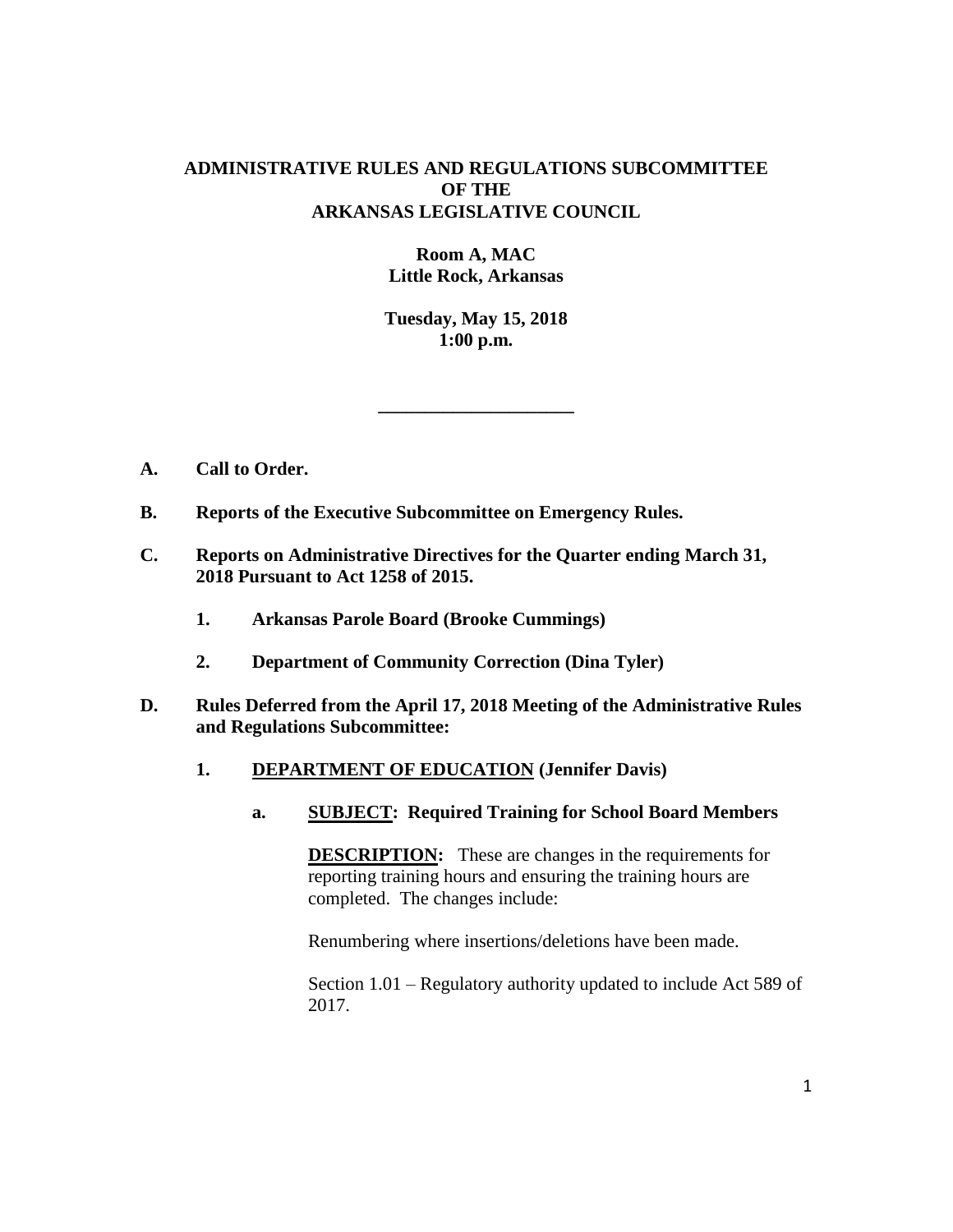Section 6.02 – Clarified that instruction provided by any others than those listed must be pre-approved by ADE in order for the hours to count towards the required training hours.

Section 6.03 – Corrected capitalization of "Section."

Section 7.03 – Section added based on Act 589 of 2017 that requires superintendents to annually prepare a report of the training hours received by each school board member. The added subsections outline what happens when a board member fails to receive the required number of training hours.

Section 9.03 – Section added based on Act 589 of 2017 that adds that a vacancy occurs when a school board member fails to receive the mandatory number of training hours unless the failure was due to military service or serious medical condition of the board member.

Section 9.04 – Section added based on Act 589 of 2017 that prohibits a board member who failed to receive the required number of training hours to fill a vacancy on a school board created by the board member's failure to receive the training.

#### **Changes made during the public comment period:**

Section 3.01 – Changed "published" to "posted on the ADE website" as publishing in the newspaper is no longer a requirement.

Section 3.03 – Removed definition of "publish" as publishing in the newspaper is no longer a requirement.

Section  $6.03$  – Struck through lower-case "s" as an upper-case "S" was added.

Section 6.04 – Corrected spelling of "statutes."

Section 7.02.2 – Changed "published" to "posted" as publishing in the newspaper is no longer a requirement.

**PUBLIC COMMENT:** A public hearing was held on December 7, 2017. The public comment period expired on December 27,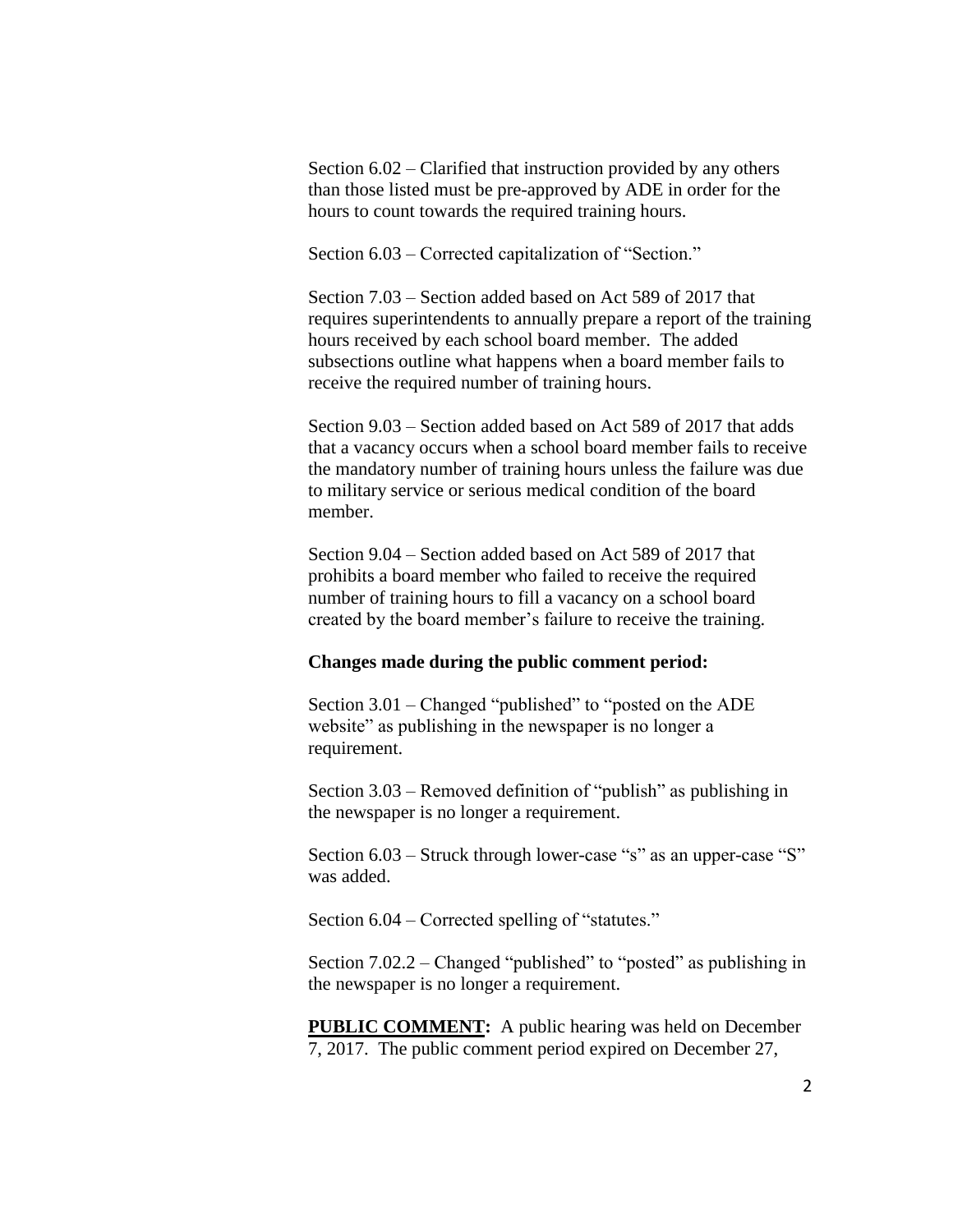2017. The Department submitted the following summary of the public comments that it received and its responses:

**Name: Lucas Harder, Arkansas School Boards Association** Comment: 3.01: The annual school performance report under § 6- 15-1402 is no longer required to be published in the newspaper due to a combination of Acts 869 and 930 of 2017 removing reference to § 6-15-1402 from § 6-15-2006(c). The annual school performance report under § 6-15-1402 is now only required to be posted to the ADE and the district's website.

3.03: Due to the change that no longer requires the § 6-15-1402 annual school performance report to be published in the newspaper, I would recommend either striking this definition entirely or change it to state that publish means to post to the district's website under the state required information link along with the other required items under § 6-11-129. **AGENCY RESPONSE:** Comments considered. Section 3.03 (definition of publish) deleted and Sections 3.01 and 7.02.2 changed from "published" to "posted" to comport with the changes in the law, which no longer require publishing in the newspaper.

Comment: 4.02.1: As written, this section is duplicative language for that in 4.02 as all of the board members who were elected in September would have had to have completed the nine hours within fifteen months in order to have them by the end of December of the year following their election. Moreover, this language does not match the intent of  $\S 6$ -13-629(a)(1)(B)(ii) from Act 1213 of 2011, which was to require that a board member receive training on how to read and interpret an audit within the first fifteen months of service as subdivision  $(a)(3)(B)$  is specific to the audit training. For accuracy and to account for the change in the election timeline, I would recommend changing this section to read "The nine (9) hours of training required under 4.02 shall include the training on how to read and interpret an audit report from Section 5.01.3 of these Rules."

**AGENCY RESPONSE:** Comment considered. No changes made.

Comment: 6.03: The lowercase "s" in "Section" appears to be underlined instead of struck through as the capital "S" is the new language.

**AGENCY RESPONSE:** Comment considered, correction made.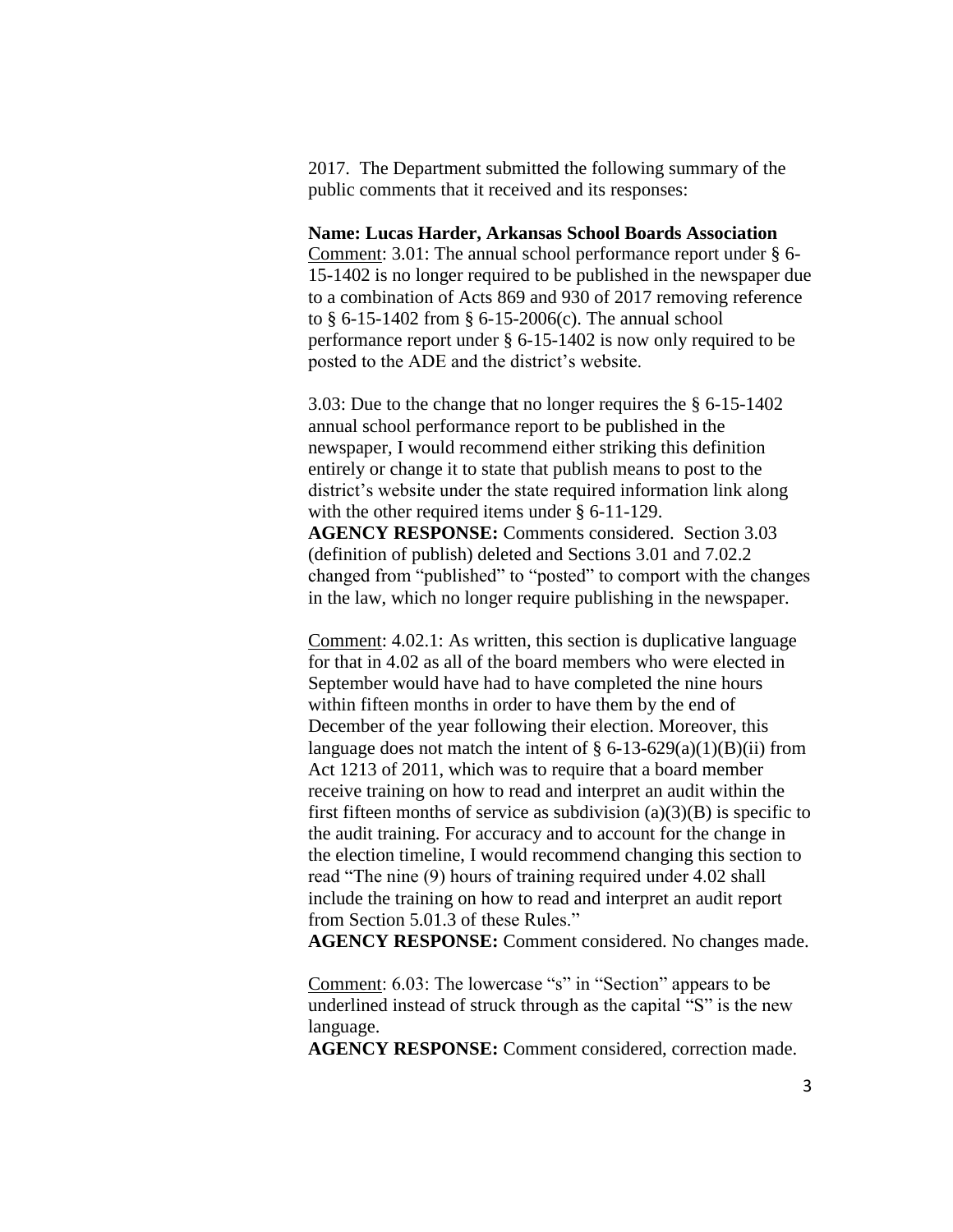Comment: 6.04: The third "t" is missing from "statutes." **AGENCY RESPONSE:** Comment considered, spelling error corrected.

The proposed effective date is pending legislative review and approval.

**FINANCIAL IMPACT:** There is no financial impact.

**LEGAL AUTHORIZATION:** The proposed changes include revisions made in light of Act 589 of 2017, sponsored by Representative James Sturch, which concerned the training of members of the board of directors of a public school district. Pursuant to Arkansas Code Annotated § 6-13-629(c)(2), the State Board of Education shall promulgate rules as necessary to carry out the provisions and intent of the statute, which concerns the requisite training and instruction of a member of a local school district board of directors.

# **2. STATE BOARD OF DENTAL EXAMINERS (Kevin O'Dwyer)**

## **a. SUBJECT: Article VII: Clarify Specialization and Limitation on Practice**

**DESCRIPTION:** Pursuant to Act 489 of 2017, Article VII clarifies that a dentist who chooses to announce specialization should limit their practice exclusively to the announced area of dental practice.

**PUBLIC COMMENT:** A public hearing was held on January 19, 2018, and the public comment period expired on that date. Public comments were as follows:

## **Mark Willis**

**COMMENT:** Dr. Willis, in an email, stated that a specialist should not be allowed to practice general dentistry and a general dentist should not be allowed to practice as a specialist. **RESPONSE:** Dr. Willis' comments were contrary to the act. The board adopted the regulation as proposed.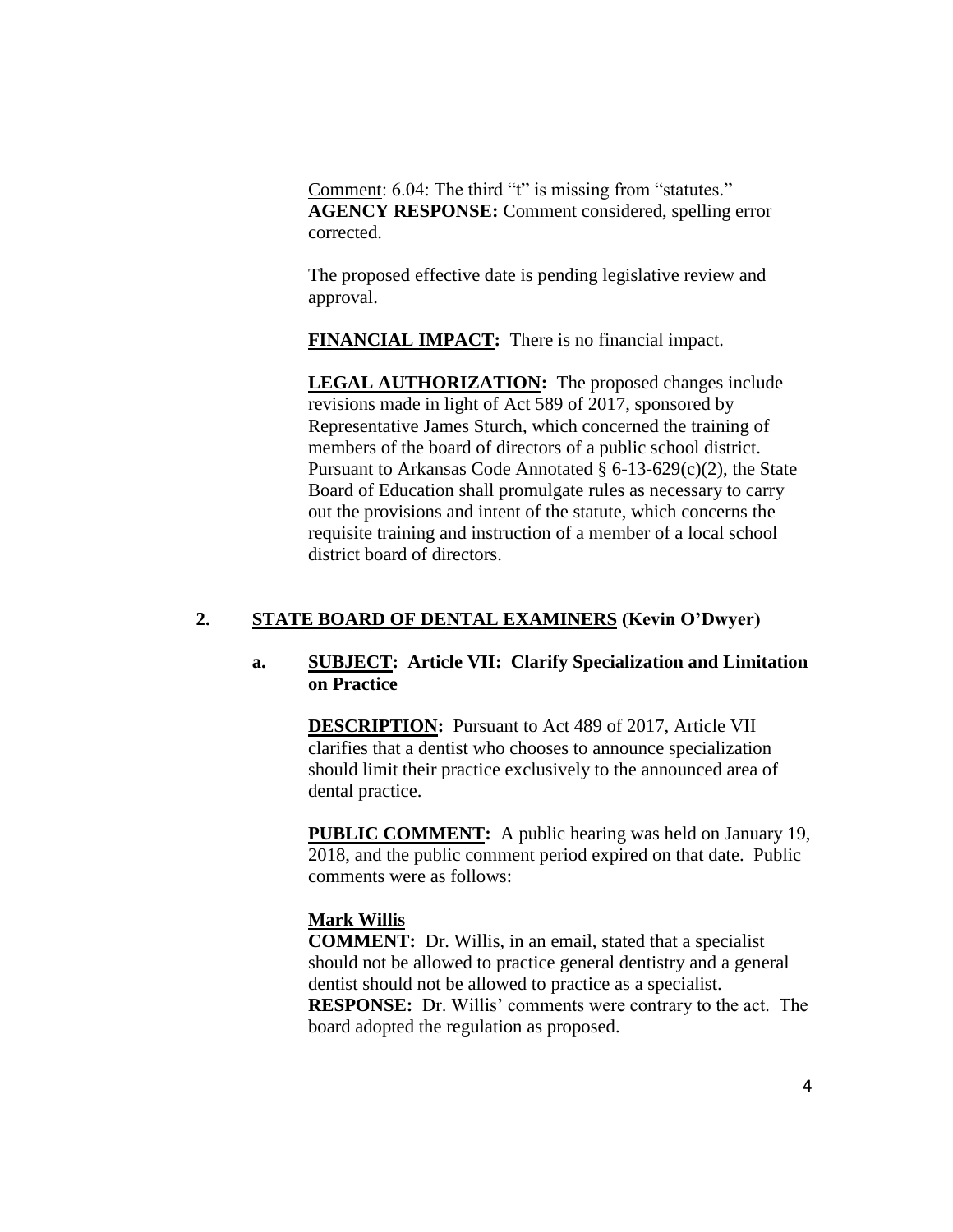#### **James Lee Jr. DDS**

**COMMENT:** Dr. Lee, in an email, stated that a specialist should not be allowed to practice general dentistry and a general dentist should not be allowed to practice as a specialist. **RESPONSE:**  Dr. Lee's comments were contrary to the act. The board adopted the regulation as proposed.

The proposed effective date is pending legislative review and approval.

**FINANCIAL IMPACT:** There is no financial impact.

**LEGAL AUTHORIZATION:** The Arkansas State Board of Dental Examiners is authorized to promulgate rules and regulations in order to carry out the intent and purposes of the Arkansas Dental Practice Act. *See* Ark. Code Ann. § 17-82-208(a). The board shall by rule or regulation prescribe specifically those acts, services, procedures and practices which constitute the practice of dentistry. Ark. Code Ann. § 17-82-208(b). These rules implement Act 489 of 2017, sponsored by Representative Michelle Gray, which amended the Arkansas Dental Practice Act, created additional exemptions to the practice of dentistry and dental hygiene, and modified dentistry specialty licenses.

# **b. SUBJECT: Article IX: Credentials for License**

**DESCRIPTION:** Pursuant to Act 489 of 2017, the amendment to Article IX clarifies the required credentials for issuing a dental or dental hygienist license.

**PUBLIC COMMENT:** A public hearing was held on January 19, 2018, and the public comment period expired on that date. Public comments were as follows:

# **Mark Willis**

**COMMENT:** Dr. Willis, in an email, stated that a specialist should not be allowed to practice general dentistry and a general dentist should not be allowed to practice as a specialist. **RESPONSE:** Dr. Willis' comments were contrary to the act. The board adopted the regulation as proposed.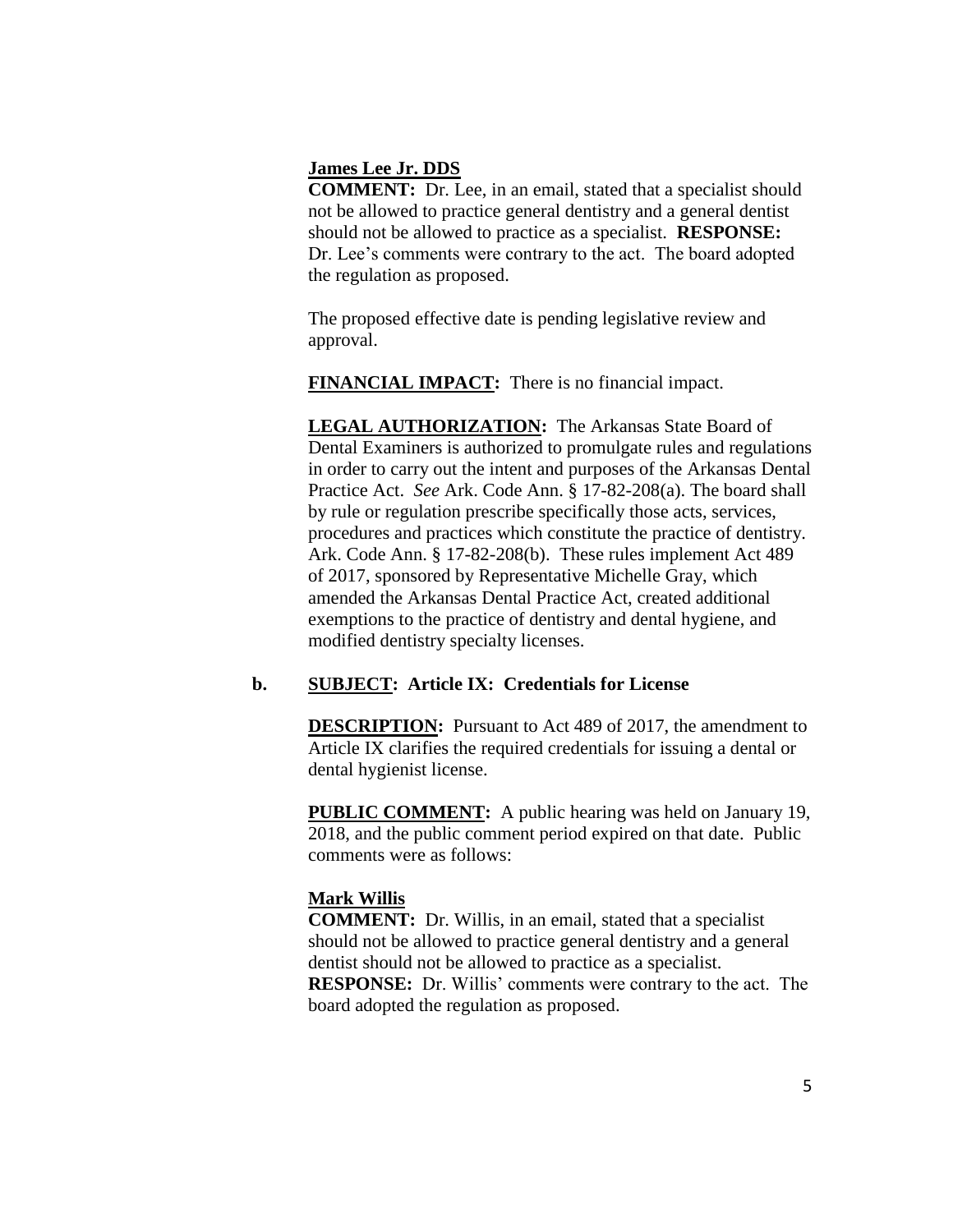## **Jennifer Lamb**

**COMMENT:** Ms. Lamb, spoke for the regulation. Ms. Lamb needed clarification on non-substantive changes. **RESPONSE:**  The board adopted the regulation as proposed with Ms. Lamb's clarifications.

The proposed effective date is pending legislative review and approval.

**FINANCIAL IMPACT:** There is no financial impact.

**LEGAL AUTHORIZATION:** The Arkansas State Board of Dental Examiners is authorized to promulgate rules and regulations in order to carry out the intent and purposes of the Arkansas Dental Practice Act. *See* Ark. Code Ann. § 17-82-208(a). The board shall by rule or regulation prescribe specifically those acts, services, procedures and practices which constitute the practice of dentistry. Ark. Code Ann. § 17-82-208(b). These rules implement Act 489 of 2017, sponsored by Representative Michelle Gray, which amended the Arkansas Dental Practice Act, created additional exemptions to the practice of dentistry and dental hygiene, and modified dentistry specialty licenses.

# **3. STATE MEDICAL BOARD (Kevin O'Dwyer)**

# **a. SUBJECT: Regulation 24 Governing Physician Assistants**

**DESCRIPTION:** This amendment eliminates the 60 minute rule as follows:

A supervising physician must be able to reach the location of where the physician assistant is rendering services to the patients within one hour.

This has become outdated.

**PUBLIC COMMENT:** A public hearing was held on December 7, 2017, and the public comment period expired on that date. No public comments were submitted to the board. The proposed effective date is pending legislative review and approval.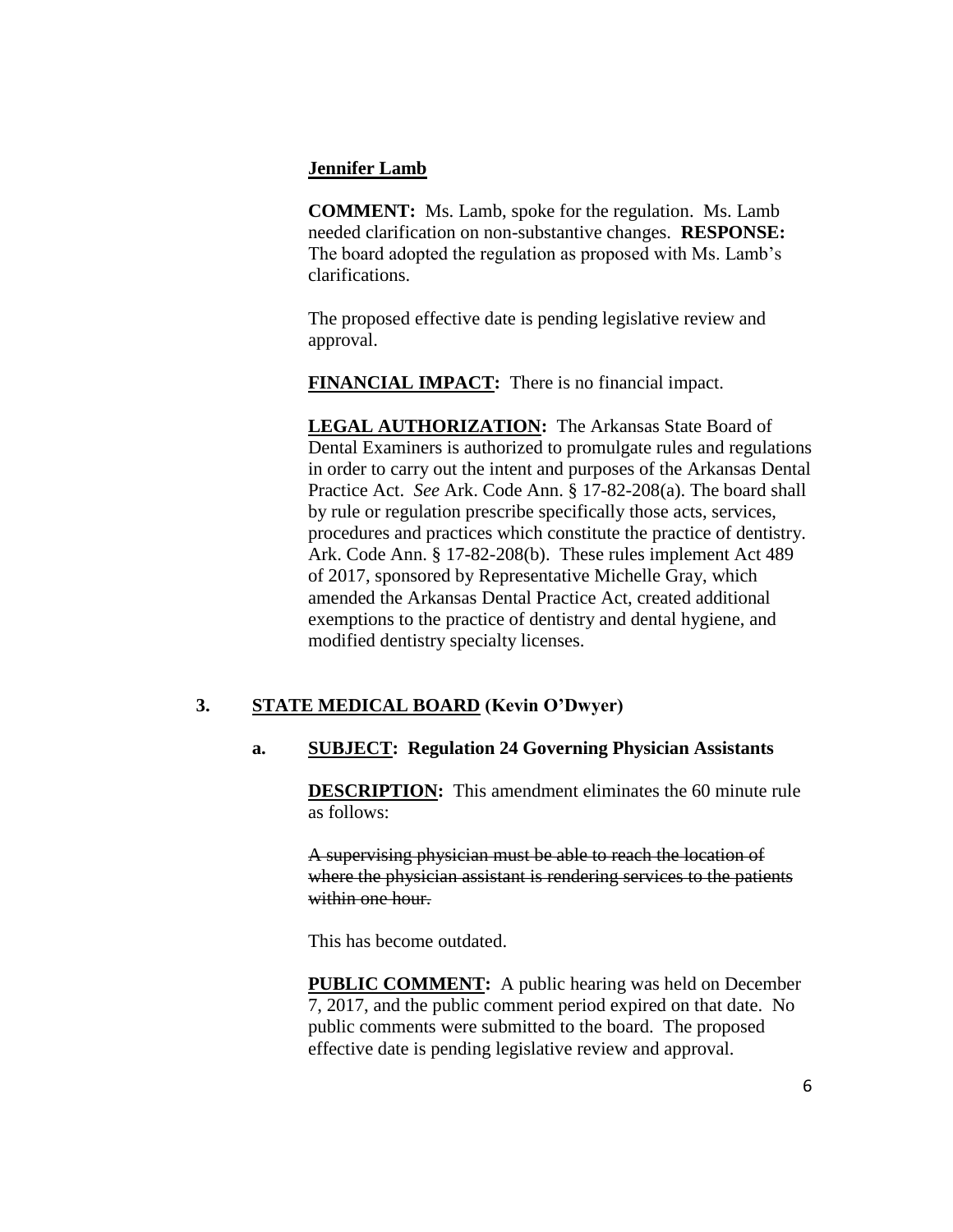#### **FINANCIAL IMPACT:** There is no financial impact.

**LEGAL AUTHORIZATION:** The Arkansas State Medical Board shall administer the provisions of Ark. Code Ann. § 17-105- 101 et seq., under such procedures as it considers advisable and may adopt rules that are reasonable and necessary to implement the provisions of this chapter (concerning physician assistants). Ark. Code Ann. § 17-105-118.

# **4. DEPARTMENT OF ENVIRONMENTAL QUALITY, OFFICE OF LAND RESOURCES**

## **a. SUBJECT: Regulation 30: Remedial Action Trust Fund Hazardous Substance Site Priority List**

**DESCRIPTION:** The Arkansas Department of Environmental Quality (ADEQ) proposes this rulemaking before the Arkansas Pollution Control and Ecology Commission (Commission) for amendments to Regulation No. 30 (Arkansas Remedial Action Trust Fund Hazardous Substances Site Priority List) to adopt changes to state law in Act 1073 of the 2017 Regular Session of the Arkansas General Assembly and update the State Priority List Sites. The Commission's authority for amending Regulation 30 is found in the Remedial Action Trust Fund Act, Ark. Code Ann. § 8- 7-501 *et seq.*

The proposed amendments to the regulation include the following:

● **Sites Proposed for Deletion from the State Priority List:** In Chapter 3, two (2) sites are proposed to be deleted from those currently listed because site investigation and necessary remedial activities have been completed and the sites no longer pose a potential unacceptable risk to human health or the environment from hazardous substances defined under the Remedial Action Trust Fund Act. The sites proposed for delisting are:

- (1) Star Starett/Leer Mfg., Dumas, Desha County; and
- (2) Value Line, Arkadelphia, Clark County;

● **Brownfield Assessment Funding:** A new Chapter 4 was added to address Act 1073 and the use of assessment grants for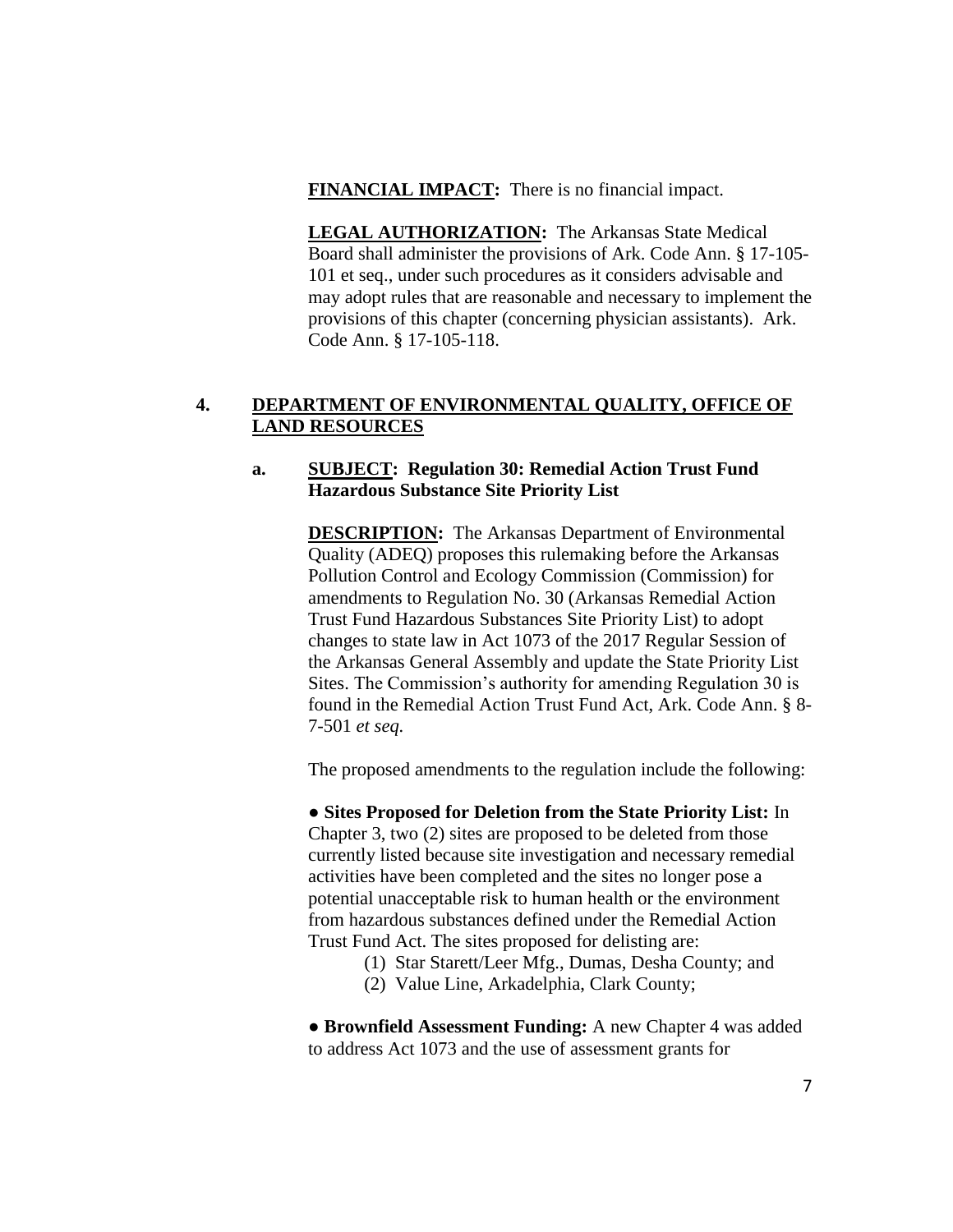potentially contaminated sites for the facilitation of economic development and environmental improvement. Act 1073 authorizes the use of up to ten percent (10%) of the moneys collected for the Hazardous Substance Remedial Action Trust Fund to be used for conducting site assessments of potentially contaminated sites under certain conditions; and

● **Minor revisions** to include correcting typographical, grammatical, formatting, and stylistic errors.

There are no sites proposed for addition to the State Priority List and no changes to the National Priority List Sites.

**PUBLIC COMMENT:** A public hearing was held on December 4, 2017. The public comment period expired on December 18, 2017. The Department received no comments.

The proposed effective date is pending legislative review and approval.

**FINANCIAL IMPACT:** There is no financial impact. There is a total program cost for implementing investigations, cleanup, and long-term care of sites listed in the regulation of \$2.25 million for this fiscal year and \$2.25 million for the next fiscal year.

**LEGAL AUTHORIZATION:** Pursuant to Arkansas Code Annotated § 8-7-506, the Arkansas Pollution Control and Ecology Commission shall adopt regulations under the Remedial Action Trust Fund Act, codified at Ark. Code Ann. §§ 8-7-501 through 8- 7-525, necessary to implement or effectuate the purposes and intent of the Act. Included among the proposed rule changes are those made in light of Act 1073 of 2017, sponsored by Senator John Cooper, which amended the law concerning the use of assessment grants for potentially contaminated sites for the facilitation of economic development and environmental improvement, amended the Remedial Action Trust Fund Act, and amended the Hazardous Substance Remedial Action Trust Fund.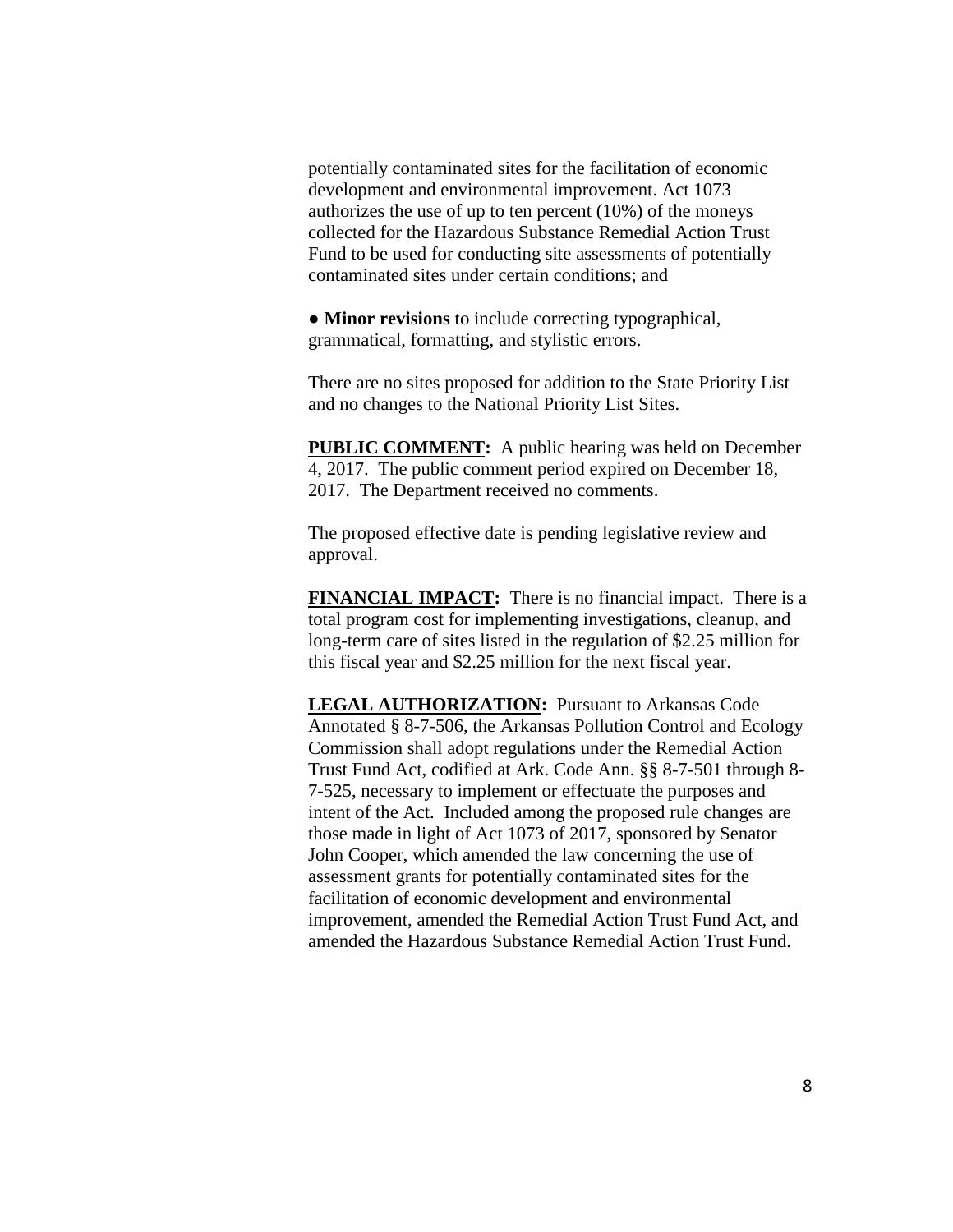## **E. Rules Rereferred to the Administrative Rules and Regulations Subcommittee by the Legislative Council at its Meeting on April 20, 2018.**

# **1. DEPARTMENT OF ENVIRONMENTAL QUALITY, OFFICE OF LAND RESOURCES**

# **a. SUBJECT: Regulation No. 12: Storage Tanks**

**DESCRIPTION:** The Arkansas Department of Environmental Quality (ADEQ) proposed this rulemaking before the Arkansas Pollution and Ecology Commission (APC&EC) to Regulation No. 12 (Storage Tanks) to incorporate state law changes concerning storage tanks made by the Arkansas General Assembly, to include without limitation Acts 257, 534, and 584 of 2017; and federal regulatory changes promulgated by the United States Environmental Protection Agency (EPA) in the *Federal Register*, 80 FR 41566-41683, July 15, 2015, concerning 40 C.F.R. Parts 280-281. The Commission's authority for amending Regulation 12 is found in Ark. Code Ann. § 8-7-802 and the Petroleum Storage Tank Trust Fund Act, Ark. Code Ann. § 8-7-901 *et seq*.

The proposed amendments to the regulation include the following:

• Revisions to Reg. 12.109 to remove the one thousand foot (1,000') limitation related to secondary containment and monitoring for all new or replaced underground storage tanks, secondary containment and monitoring for all new or replaced piping connected to any underground storage tank, and an underdispenser spill containment for all new or replacement motor fuel dispenser systems consistent with Act 534 of 2017;

• Revisions to Reg. 12.201 to make the registration of aboveground storage tanks optional; to allow the owner or operator of an aboveground storage tank containing petroleum to be potentially eligible for reimbursement under the Petroleum Storage Tank Trust Fund Act if the tank is registered and all fees required under state law or regulation are paid consistent with Act 584 of 2017;

 Incorporates changes to 40 C.F.R. Parts 280-281 that concern airport hydrant fuel distribution systems and field constructed tanks, which are now defined as underground storage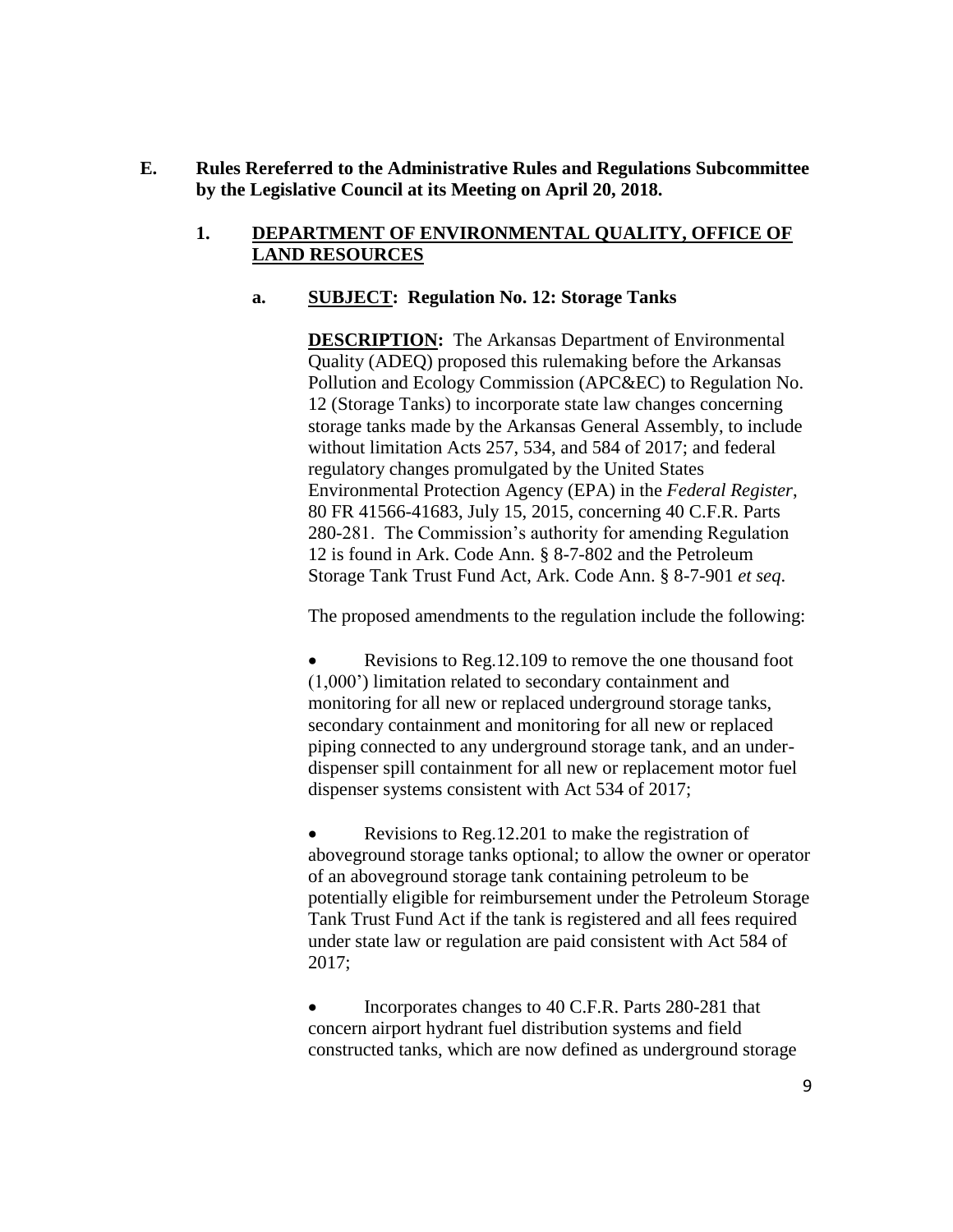tanks, in Reg.12.104 by changing the date that Regulation 12 incorporates federal regulations by reference; and

 Minor revisions to include correcting typographical, grammatical, formatting, and stylistic errors, to include without limitation a minor change to Reg.12.320 required by Act 257 of 2017.

**PUBLIC COMMENT:** A public hearing was held on September 6, 2017. The public comment period expired on September 20, 2017. The Department provided the following summary of the comments that it received and its responses:

## **Charles M. Miller, Executive Director, Arkansas Environmental Federation**

**Comment:** The Arkansas Environmental Federation (AEF) is a non-profit association with over 200 members, primarily Arkansas businesses and industries that manufacture products, provide services, and employ skilled workers in Arkansas while also insuring that their operations comply with all federal and state environmental, safety and health regulations. As such, the AEF appreciates the opportunity to submit comments on proposed revisions to Arkansas Pollution Control & Ecology Commission (APC&EC) Regulation 12 (storage tanks). **Response:** The Department acknowledges the comment.

**Comment:** AEF's comments focus specifically on the Act 584 of 2017 provisions that eliminate the registration and fee requirements for petroleum aboveground storage tanks ("ASTs"). Additional provisions of Act 584 provided petroleum ASTs the ability to access the Arkansas Petroleum Storage Tank Trust Fund in the event such tanks opted to meet the registration/fee requirements.

#### **Reg.12.201 Registration Requirements**

(A) As provided by state and federal law and except as otherwise provided in this section, all owners and operators of storage tanks must register their tanks in accordance with this Regulation.

 $(B)(1)$  No An owner or operator shall not receive any regulated substance into any underground storage tank for which without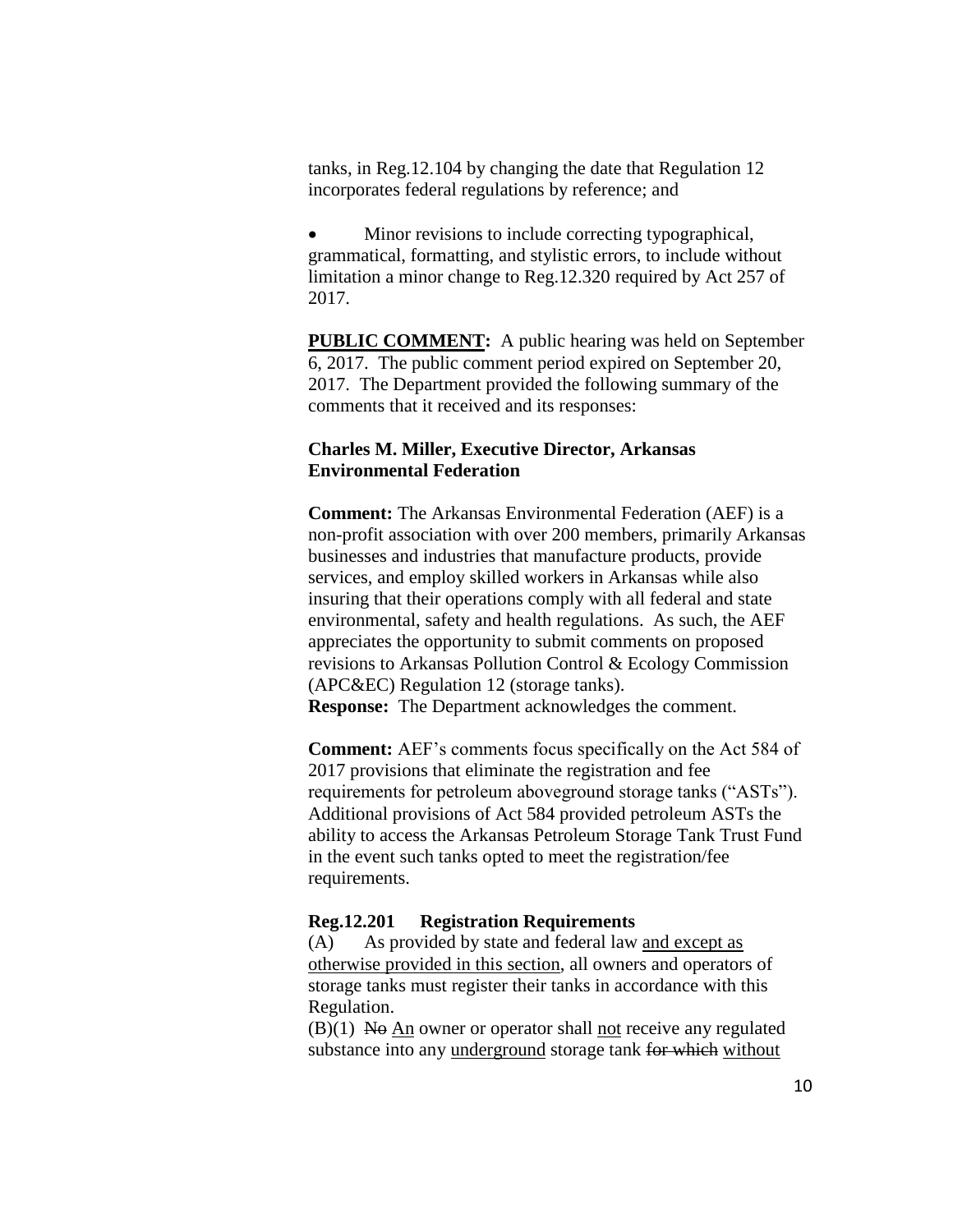furnishing current and proper proof of registration, as provided by under Reg.12.202(A), has not been furnished to the person selling the regulated substance.

 $(2)$  No A person selling any regulated substance shall not deliver, or cause to be delivered, a regulated substance into any underground storage tank for which he or she has not obtained current and proper proof of registration, as provided by under Reg.12.202(A), from the owner or operator.

(C) The provisions of this This Regulation shall not apply to aboveground tanks located on farms, if the contents of which are used for agricultural purposes and not held for resale.

(D) The provisions of this This Regulation shall not apply to aboveground tanks storing a regulated substance at a location on a transitory or temporary basis, for example, short-term use at nonpermanent construction, roadway maintenance, timber harvesting, or emergency response locations.

(E) The provisions of this This Regulation shall not apply to storage tanks containing a *de minimis* concentration of a regulated substance.

(F)(1) An aboveground storage tank that contains petroleum may be registered under this section at the option of the owner or operator for the purpose of allowing potential eligibility for reimbursement under the Petroleum Storage Tank Trust Fund Act, Ark. Code Ann.§ 8-7-901 et seq.

(2) If an owner or operator of an aboveground storage tank that contains petroleum chooses to register the aboveground storage tank under this section, a certification of registration under Reg.12.203 must be obtained and the storage tank registration fees under Reg.12.203 must be paid.

**Response:** The Department agrees that the suggested change would provide helpful clarification. Reg. 12.201(F) will be changed to add a new subdivision  $(F)(2)$  as indicated above.

## **Steve Ferren, Executive Vice President, Arkansas Oil Marketers Association**

**Comment:** I am writing on behalf of the Arkansas Oil Marketers ("AOMA") in regards to Notice of Proposed Regulation Changes, Public Hearing, and Public Comment Period – Regulation 12. AOMA very much appreciated the Arkansas Department of Environmental Quality ("ADEQ") holding the June 8<sup>th</sup> stakeholder meeting which provided myself and several of our members the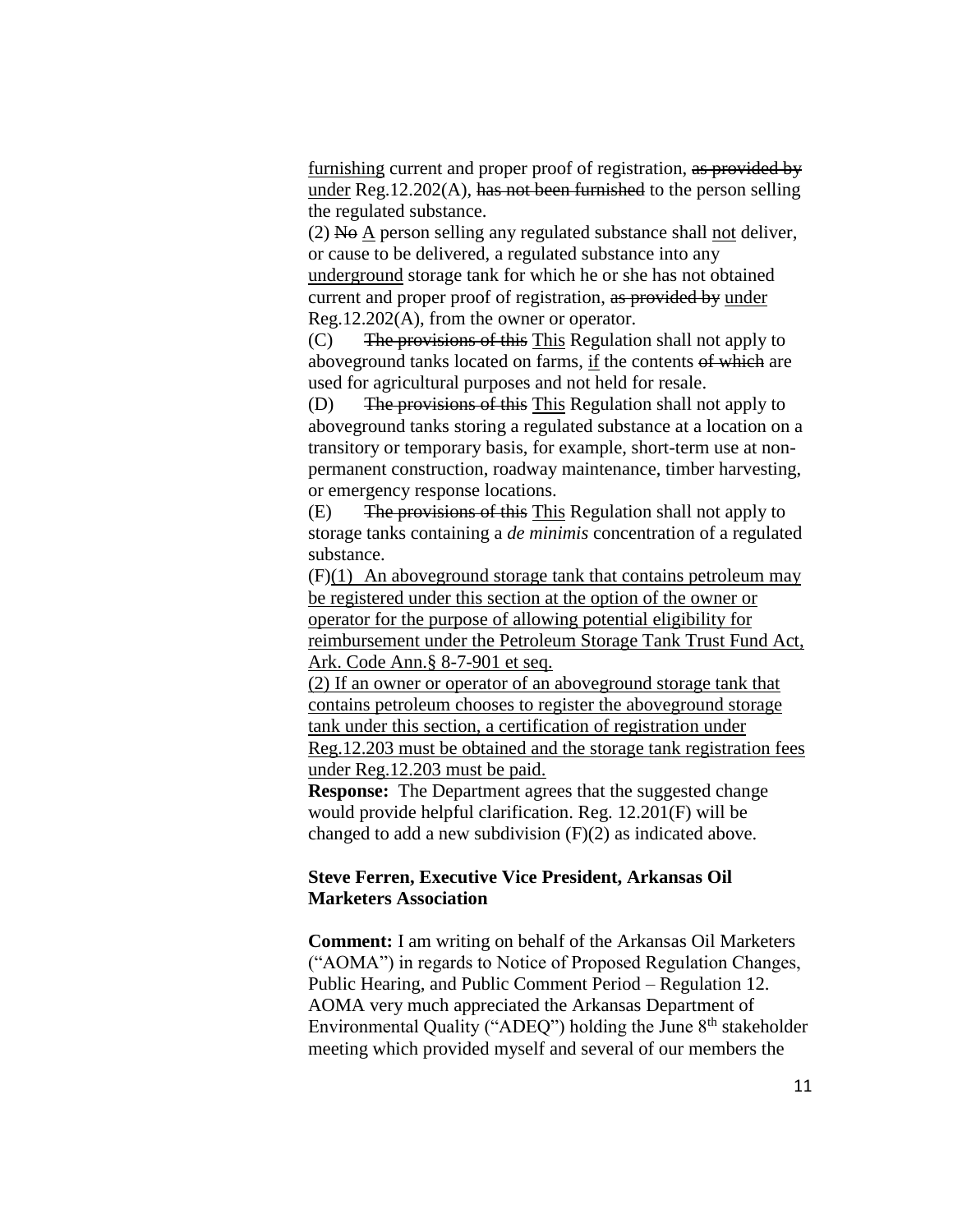opportunity to express views on the draft and related issues. We have appreciated the opportunity to work with the agency as it finalizes formal proposed revisions to Regulation 12.

AOMA has over 200 members which include independent petroleum marketing companies who represent wholesaler and retailers of gasoline, diesel, lubricants and renewable fuels. Associate members include companies that provide petroleum equipment and environmental services to our industry. Many of our members are small family-owned businesses and play a vital role in supplying petroleum products to various areas of our state. By necessity, both underground storage tanks ("USTs") and aboveground storage tanks ("ASTs") are a critical component of a typical AOMA member's operation.

As you may know, AOMA has a long history in working with ADEQ on the Arkansas statutory and regulatory provisions addressing both USTs and ASTs. We worked with ADEQ and the Arkansas General Assembly in the late 1980s in crafting the two statutes that both provided the agency authority to regulate USTs and created the trust fund. Further, we have continued to stay involved with legislative and regulatory changes related to these programs over the past two-and-a-half decades.

We have always appreciated ADEQ's sensitivity to the need to protect the environment along with recognition that a substantial portion of the regulated community using USTs and ASTs are small businesses. Further, these facilities are often located in rural parts of the state and may be critical sources of petroleum products for a large area. In other words, these facilities play a vital role in many Arkansas communities.

AOMA recognizes that the changes to Regulation No. 12 are driven by the 2015 revisions to the federal UST regulations along with the Arkansas General Assembly legislation which includes:

- Act 534 (addressing UST piping secondary containment)
- Act 584 (AST registration/fees)

AOMA would like to emphasize that it continues to support Arkansas's operation of this delegated federal UST program. We recognize the need for swift preparation by ADEQ of a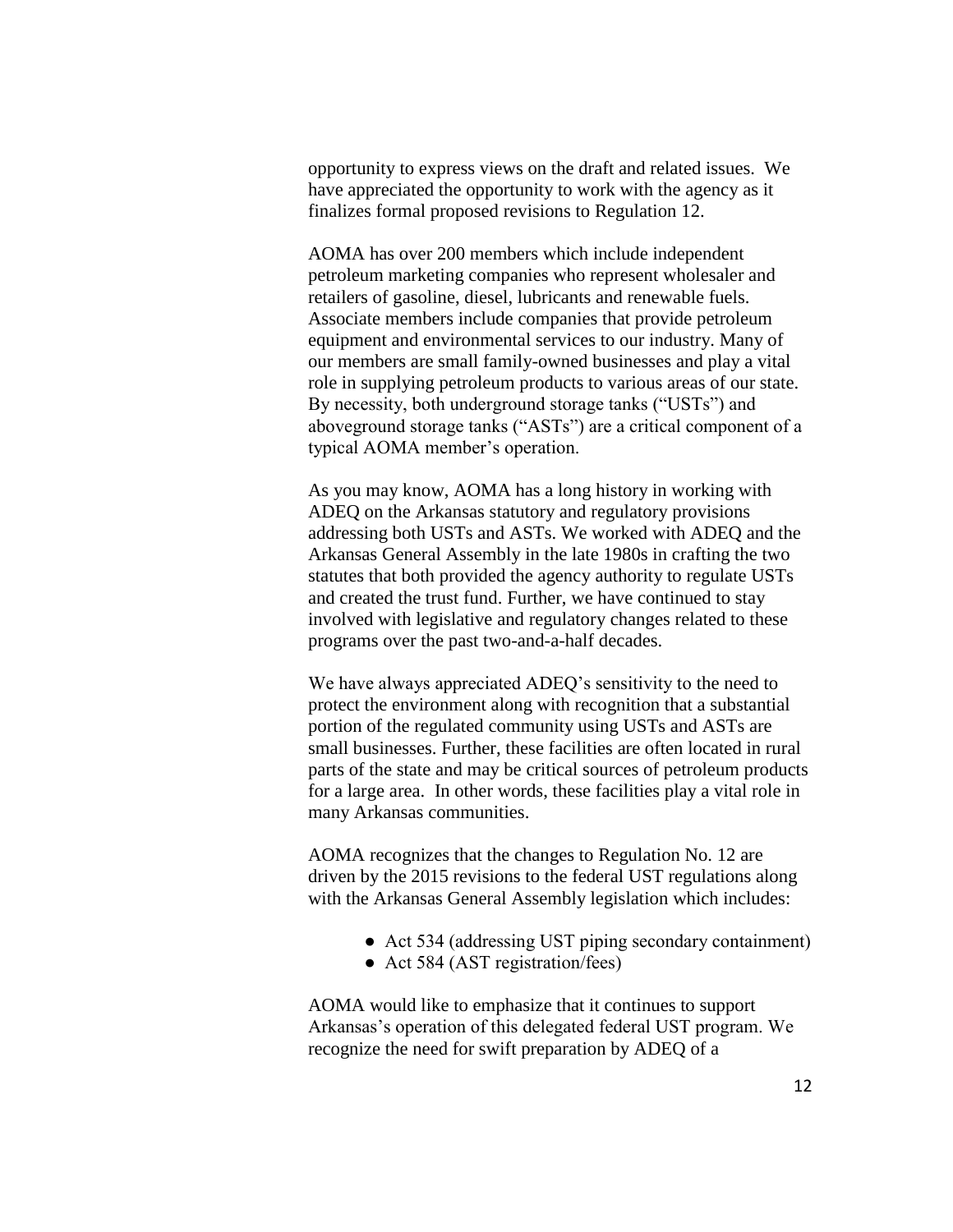rules/program package that can be approved by the United States Environmental Protection Agency ("EPA"). Therefore, we plan to provide to ADEQ any necessary assistance to facilitate revision of Regulation No.12.

As you know, revisions to the federal UST regulations have been minor and infrequent since their original promulgation. The Arkansas UST statute has always required that Arkansas promulgate companion regulations that are neither more nor less stringent than the federal UST regulations. Further, Arkansas Pollution Control and Ecology Commission Reg. 12.104 has simply mandated that the UST regulations adopted by the EPA be incorporated by reference.

The Reg. 12.104 (Incorporation of Federal Regulations) language has simplified the Arkansas rulemaking process in regards to USTs. However, as we discussed in prior stakeholder meetings, the 2015 UST revisions offer states certain choices in terms of regulatory requirements. Therefore, AOMA believes it important to identify for ADEQ the areas in which EPA has provided the states flexibility in terms of certain UST regulatory requirements. We would like to work with ADEQ in determining how these choices can be specified in Regulation No. 12 and yet maintain the simplicity provided by Reg. 12.104 (Incorporation of Federal Regulations).

**Response**: The Department acknowledges the comment.

**Comment:** The choices discussed below were identified in a June 8<sup>th</sup> memorandum from our national association (Petroleum Marketers Association of America) ("PMAA") titled *Strategies for State Adoption of EPA 2015 UST Amendments*. An abbreviated discussion of these choices/recommendations include:

AOMA opposes and believes ADEQ should consider adopting language that would eliminate use of the Petroleum Equipment Institute UST Standards as either part of Regulation No. 12 or as a matter of agency policy which include:

○ PEI Recommended Practice 1200 (RP-1200) protesting an inspection of UST systems

○ PEI Recommended Practice 900 (RP-900) addressing walkthrough inspections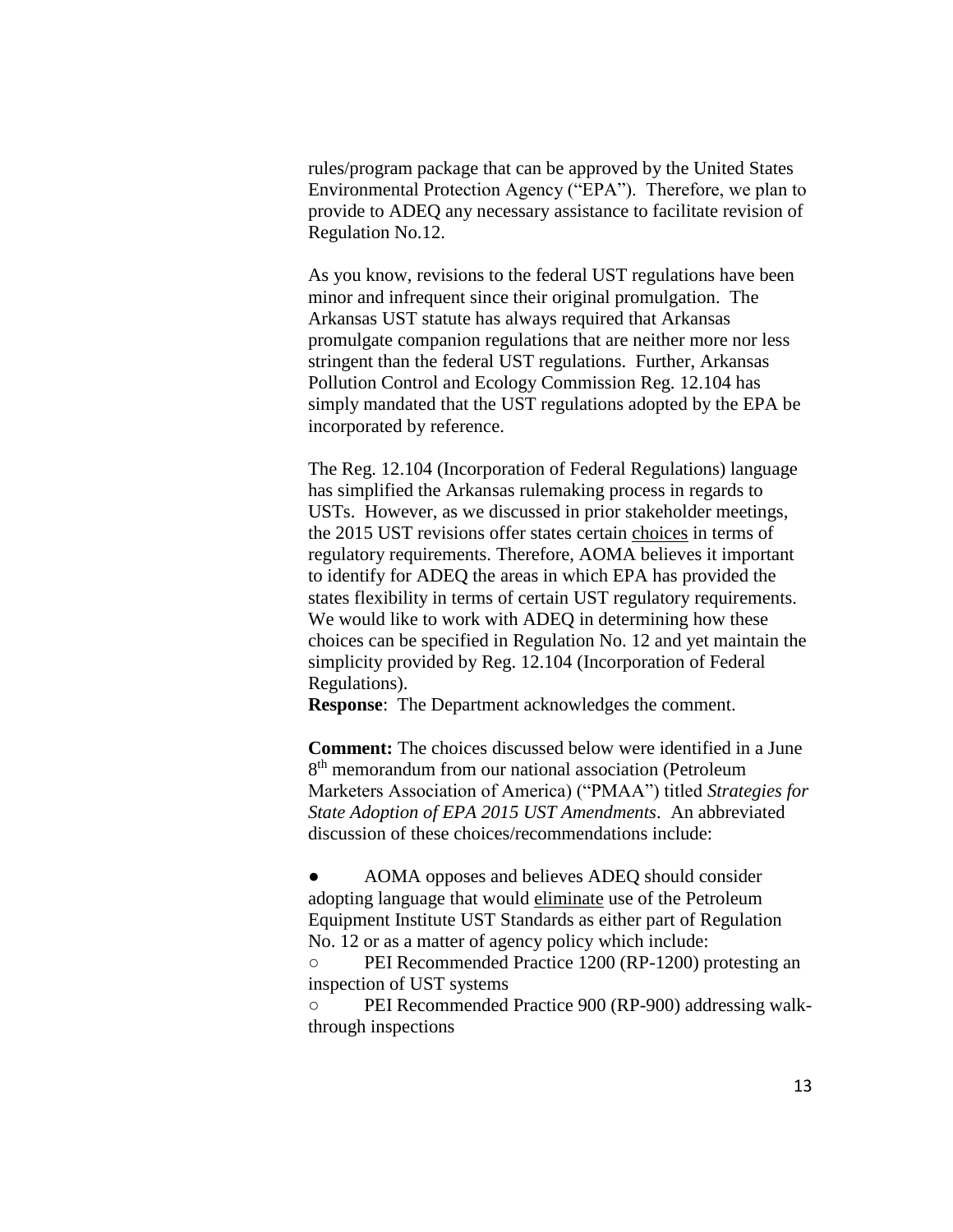AOMA requests that the agency consider language which states that any referenced industry standards shall not impose any additional regulatory requirements not included under 40 CFR Part 280 of the federal UST regulations.

Incorporate in Regulation No. 12 the alternative test method for containment sumps that was proposed by PMAA and subsequently adopted by EPA

EPA recognized PMAA's alternative integrity test method for sumps used as secondary containment and interstitial monitoring for UST system piping as "equally protective of the environment"

○ PMAA notes that this test method can therefore be used in place of the RP-1200 containment sump test method referenced in the 2015 revisions

○ AOMA will provide ADEQ any necessary documentation regarding EPA's prior recent approval

**Response:** According to 40 CFR 280 of the Federal Regulations, PEI Recommended Practice 900 (RP-900) is only an option for owners and operators to use to meet the monthly walk-through inspection requirements. PEI Recommended Practice 1200 (RP-1200) is an option allowing alternatives in case codes of practice and manufacturer's requirements are not available. ADEQ acknowledges that EPA approved PMAA's low liquid level integrity test as an alternative test method for containment sumps.

**Comment:** Since ADEQ has delegated UST program authority the State has two compliance deadline options

○ A later compliance deadline will provide the many Arkansas service and small businesses affected by the 2015 UST revisions additional time to obtain the necessary capital and/or financing to fund the necessary improvements

○ The October 13, 2021 deadline option should be adopted by ADEQ

**Response:** The October 13, 2021 deadline is being adopted by ADEQ for the date of full compliance with the federal regulations. In order to meet that deadline ADEQ will require monthly walkthrough inspections to be initiated by no later than October 13, 2018, and within one year, annual release detection equipment testing will need to be completed. Spill containment, liquid tight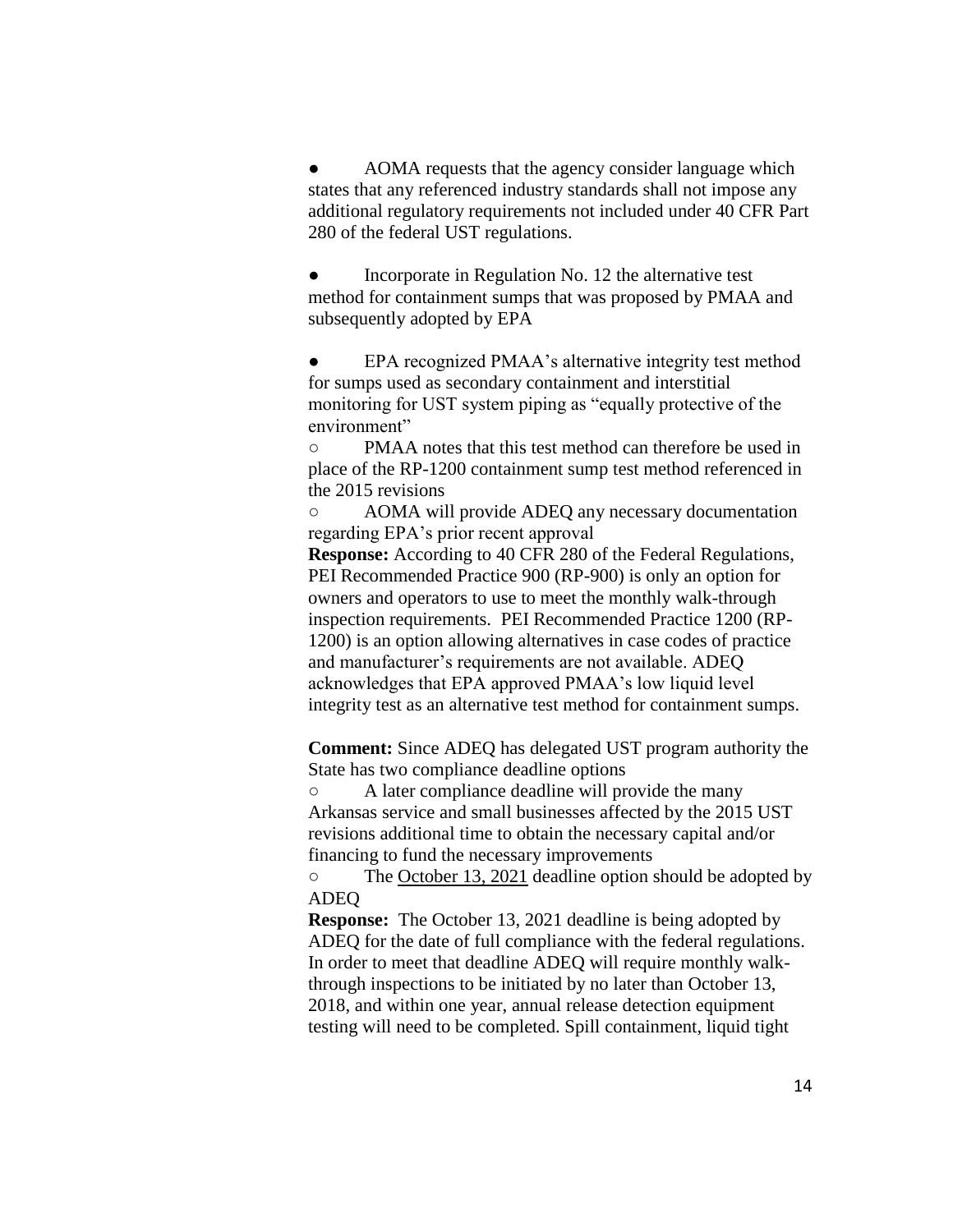sumps (sumps installed on or after July 1, 2007), and overfill prevention devices will need to be tested before October 13, 2021.

**Comment:** As to the legislatively driven Regulation No. 12 revisions, AOMA has the following comments.

First, the revisions to Regulation No. 12 that correspond to Act 534 appear to accurately track that legislation. ADEQ had previously asked for our input as to the legislative choice in terms of secondary containment. As a result, we support the relevant language.

**Response:** The Department acknowledges the comment.

**Comment:** Second, significant revisions to Regulation No. 12 will need to be made to the draft revisions to comply with Act 584. The Arkansas Environmental Federation ("AEF") has submitted comments providing the necessary changes. AOMA supports these proposed changes and they are attached to our comments. Again, we believe that Regulation No. 12 should be revised to reflect Act 584's mandates.

In summary, Act 584 eliminated any mandatory registration or fee requirements for ASTs. Instead, it provided that the registration and fee requirements would only be applicable if an AST chose to participate in the trust fund. The elimination of mandatory fee and payment requirements also meant that the AST delivery and receipt prohibitions found in Chapter 2 would logically be eliminated.

Our reading of the draft revisions indicates that the only change to Chapter 2 is the adding of "F" which provides owners or operators of ASTs the option of registration to access the trust fund. It does not appear that the provisions of Chapter 2 mandating AST registration/fee payment have been removed. Further, the provisions prohibiting sale or receipt of motor fuel to such ASTs also remain in Chapter 2. This is at odds with the legislation and necessary revisions must be made. We believe this was simply an agency oversight.

**Response:** See response to Comment by Charles M. Miller, regarding Reg.12.201.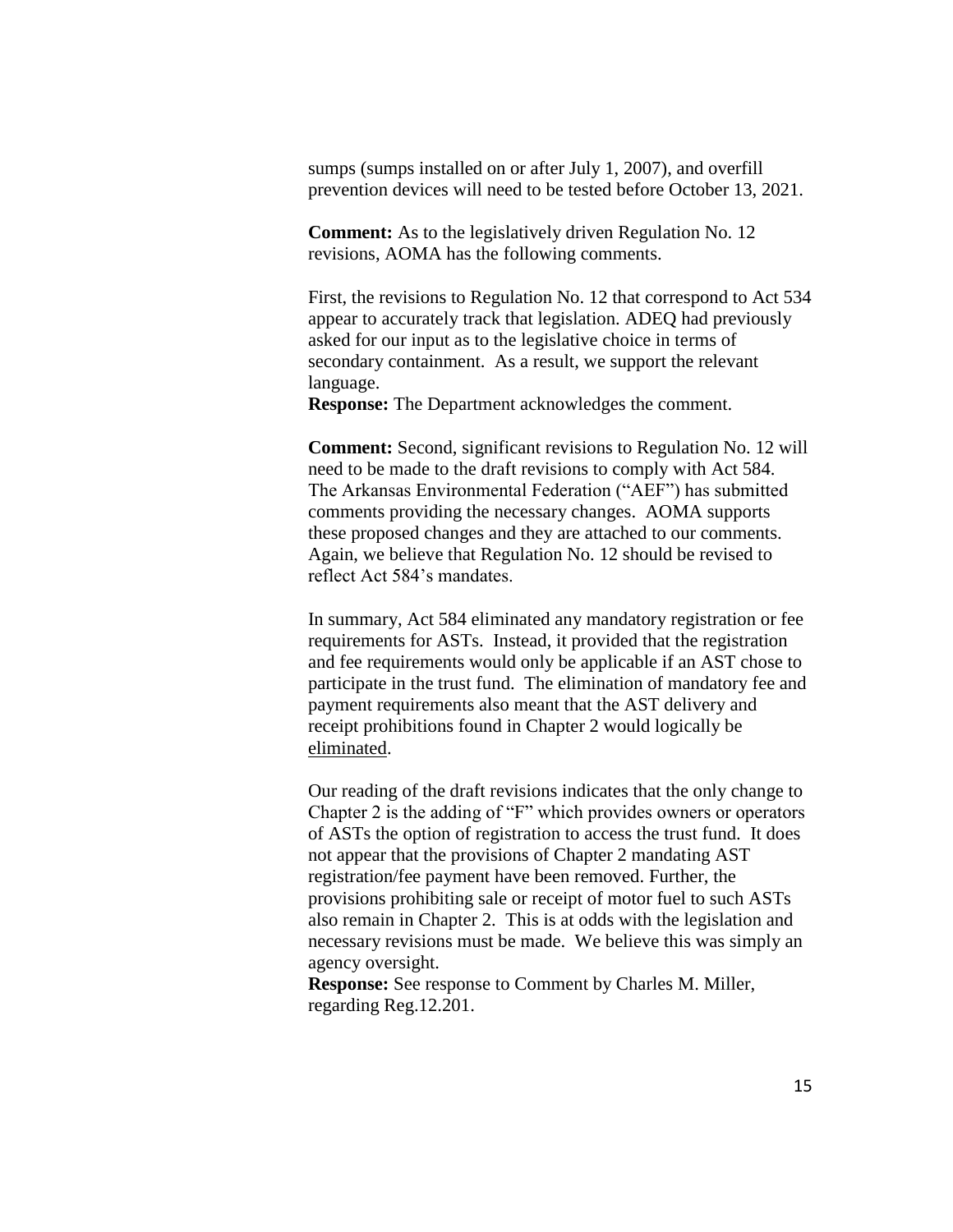**Comment:** Finally, in regards to Regulation No. 12, a number of AOMA members have raised an issue that we would like to see addressed as soon as possible. We would be happy to work with ADEQ in drafting appropriate language.

As you know, the Chapter 2 UST requirements mandate registration certification (with appropriate color sticker for the current year) prominently displayed at the location. It is our understanding that transport companies rely on that certification when delivering motor fuel to that location.

AOMA understands that ADEQ takes the position that if there is a change in ownership in the USTs/property the current certificate is invalid. Further, we understand that the transport company may be subject to penalties for delivering motor fuel into an unregistered UST. Similarly, it is our understanding that until the new certificate (with the new owner) is issued and prominently displayed at the site, no deliveries may be made. AOMA respectfully suggests that Chapter 2 should be revised to provide a "Safe Harbor" of some type for a valid certification being posted.

AOMA has serious concerns about penalties being imposed upon marketers or transportation companies that deliver motor fuel to a location if it has a current UST certificate at the site or the ADEQ website identifies the UST fees as having been paid (i.e., current).

We would suggest that Chapter 2 be revised to provide a grace period for filing registration paperwork. A 30-day grace period for the UST seller and buyer to submit the relevant paperwork and receive the new registration certificate should therefore be incorporated into Chapter 2. Further, penalties for failing to timely file a change of registration should not be imposed upon transportation companies or a marketer supplying the fuel in such limited circumstances. Instead, the only parties that should be penalized during this limited period would be the seller or buyer of the UST.

**Response:** The Department acknowledges the comment. The changes recommended in this comment were not proposed in the pending regulatory amendment and not included in the statutorilyrequired public notice. Therefore, this comment is beyond the scope of this rulemaking.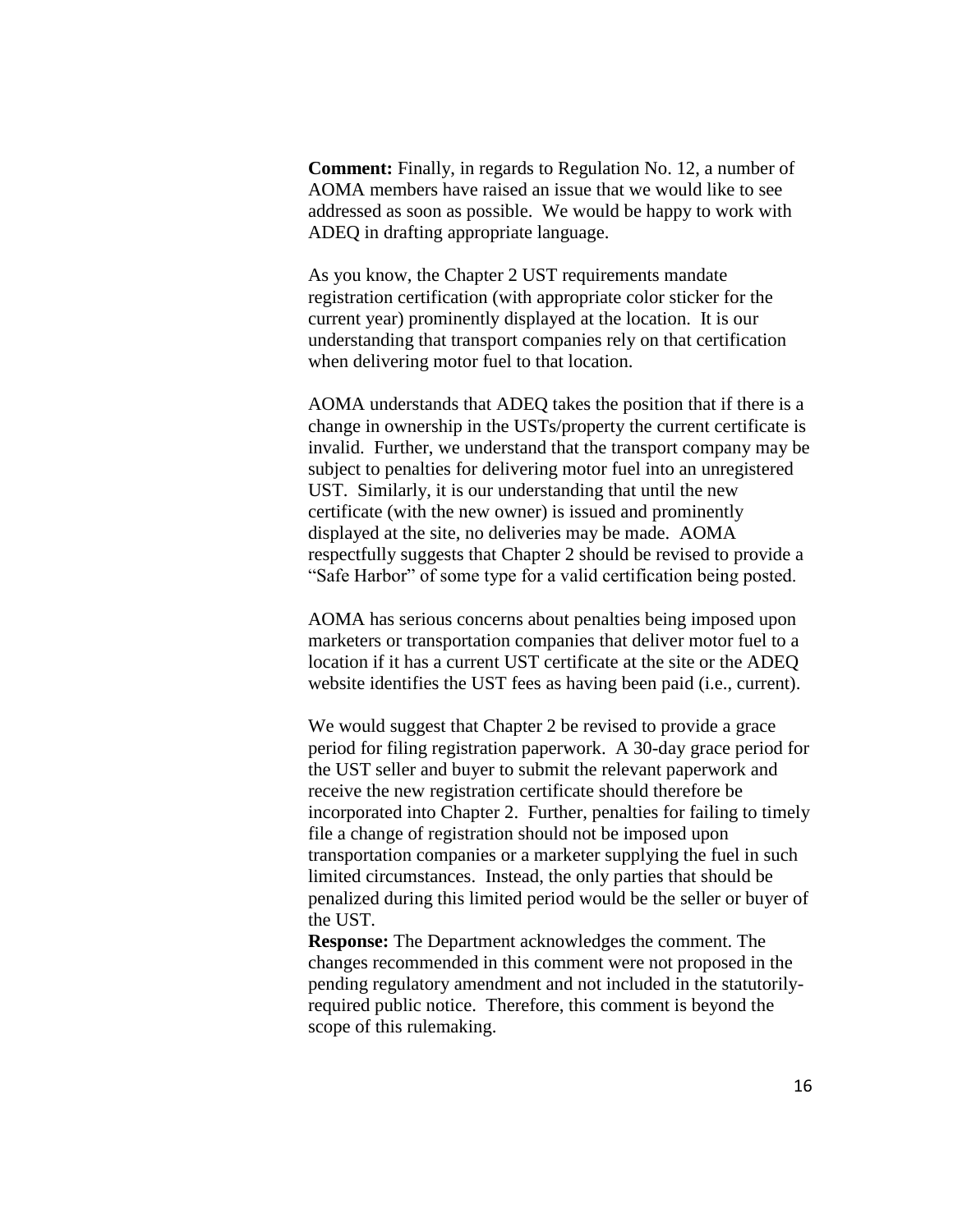**Comment:** AOMA also would like to address three issues that may not necessarily be incorporated into Regulation No. 12. We believe one or more other commenters are putting forth these recommendations. These issues need to be considered as ADEQ begins implementation of the 2015 UST revisions. They include:

#### Reuse of Water in Hydrostatic Testing

Under the topic, "UST Sump Test Water Characterization And Disposal" within the EPA "Questions and Answers About the 2015 UST Regulations – As of May 2017" ("Q&A"), EPA provides multiple references indicating the reuse of test waster is permissible. We support other commenters' recommendation of the reuse of test water to support conservation goals, reduce (potentially hazardous) waste generation, and reduce the burden of increased costs on the industry. We recommend as an option organizations work with third party service providers to develop a testing approach incorporating a "milk-run" schedule in which it would only service their organization during the milk-run; thereby, eliminating the potential for cross contamination between fuel stations from separate companies. In this approach, test water will be introduced to sumps for site testing, and at the conclusion of the test, the water will be placed into a mobile tank and transported to the next test site.

#### Test Water Management

EPA also provides in the Q&A additional direction under the "UST Sump Test Water Characterization and Disposal" topic that test water can be cleaned or filtered while the water is being used/reused to test multiple sumps. Specifically, the Q&A states:

*"A testing contractor or UST facility owner and operator could potentially reuse the water over and over again, especially if the test water is filtered in between uses to remove any free or dissolved petroleum. When the tester decides not to reuse the water, it then becomes a waste, must be characterized, and either properly disposed or determined if it can be reclaimed."*

We support other commenters that recommend the approval of filtration, absorption, or enzymatic cleaning agents to remove and/or reduce the petroleum constituents to further prolong the test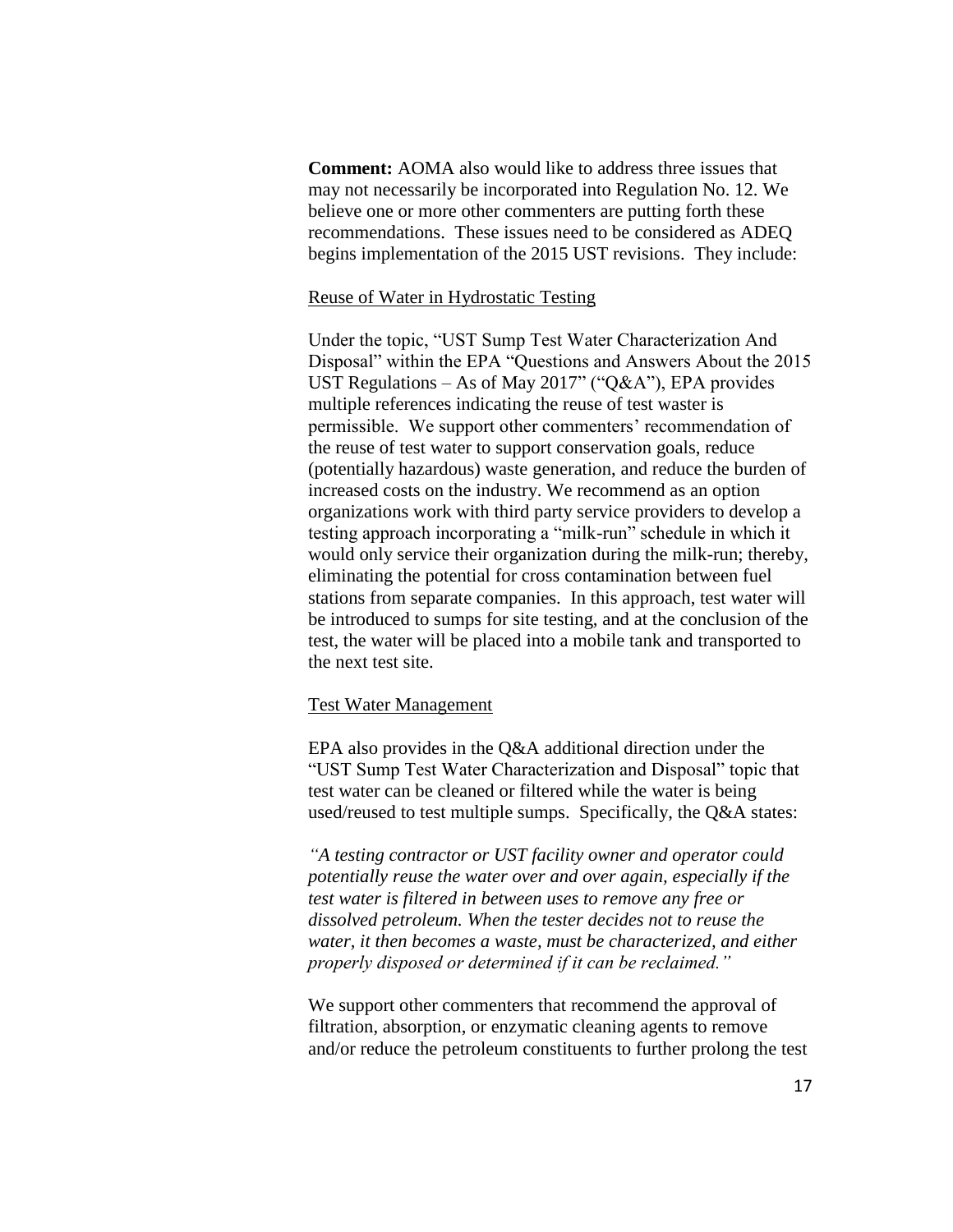water life cycle. They also note and we support their analysis that EPA has concluded that a waste determination would not need to be made until the completion of the testing cycle. The testing contractor who determines when to remove the water from service should be considered the "generator" of the test water.

#### Alternative Test Methods

Other commenters note that in the Q&A topic "Containment Sump – Alternative Test Procedures," EPA acknowledges that requiring UST owners to test sumps at 4 inches above the highest penetration as outlined in PEI RP1200 "*may create unusual challenges and unintended consequences.*" They note that EPA provides an example of a site using liquid sensors in the sumps along with positive shutdown to illustrate an acceptable alternative test method. In this example, the agency provides guidance that an acceptable test measure would be to fill the sump to the level which would activate the sensor. AOMA also agrees with this position, and recommends ADEQ approve this test method to conserve water and significantly reduce waste.

Finally, AOMA is concerned that the 2015 UST revisions will require activities that generate greater amounts of water that may be regulated. The previous example of hydrostatic testing is one example. We would respectfully request the initiation of a stakeholder process with ADEQ Water and UST personnel to explore creative options for addressing the disposition options. Temporary, General NPDES or authorizations need to be discussed. Because it will take some time to consider alternatives and the length of the permitting process AOMA believes this discussion should start in the near future.

AOMA recognizes that several of these comments are not germane to the proposed revisions to Regulation 12. Nevertheless, we believe that these suggested action items are time sensitive and discussions should begin in the near future on how to address these issues.

**Response:** The Department acknowledges the comment. This comment concerns issues that were not proposed in the pending regulatory amendment and not included in the statutorily-required public notice. Therefore, this comment is beyond the scope of this rulemaking.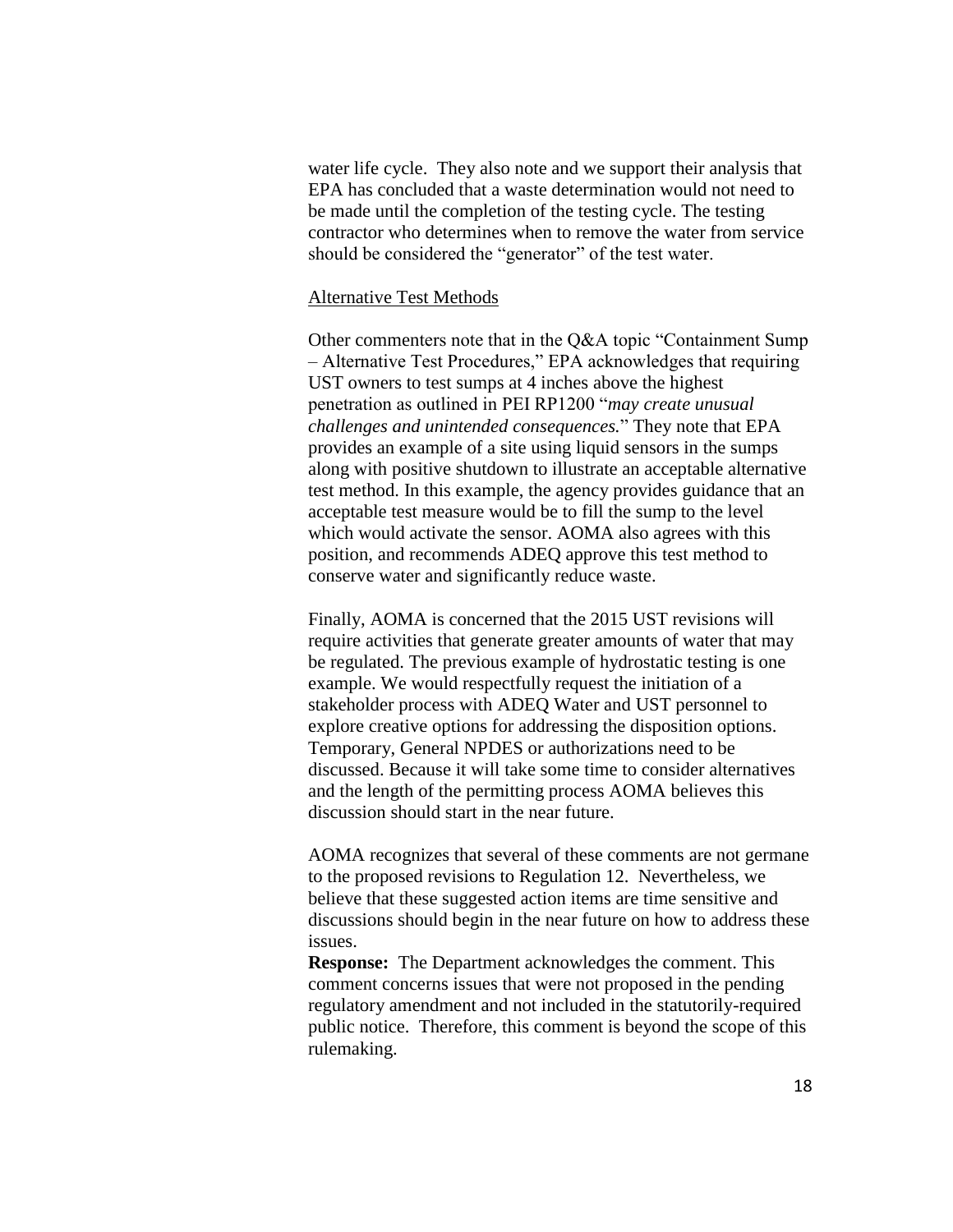## **Audray K. Lincoln, Region 6, Environmental Protection Agency**

**Comment:** What are the implementation dates for your rules? **Response:** Arkansas does and will continue to use the implementation dates required by the federal regulations for SPA states.

**Comment:** ADEQ IBR which takes in all of the federal dates but many of these will be before the effective date of the rule. How will ADEQ deal with implementation dates of different issues? **Response:** For clarity, the difference between the effective date of APC&EC Reg. 12 and the EPA's implementation dates will be distinguished. First, the effective date of the amended APC&EC Reg. 12 as a state regulation is the date the regulation will have the full force and effect of law in Arkansas, which is ten (10) days after filing with the Arkansas Secretary of State after final adoption by the APC&EC.

As for the incorporation by reference (IBR) date, Arkansas law does not allow for the prospective adoption of federal law or regulations. Historically, all amendments to APC&EC Reg. 12 have used the date of the APC&EC's final adoption of the rulemaking as the date the most recent version of federal law and regulation can be incorporated in Reg. 12.104. Therefore, the effective date of the amendments to APC&EC Reg. 12 will be after APC&EC's final adoption and ten (10) days after filing with the Arkansas Secretary of State.

Second, as far as the EPA's implementation timeline, Arkansas has been using and will continue to use the implementation dates that have occurred to date as required by the SPA. All EPA implementation dates in the federal regulations will be incorporated by reference into APC&EC Reg. 12 after it is effective.

**Comment:** We find it confusing as to what Reg 12.104 means if there are not specified implementation dates for specific requirements: 12.104 "…and provided that the effective date of the provisions adopted herein by reference as provisions of this Regulation shall be the date such the provisions are specified as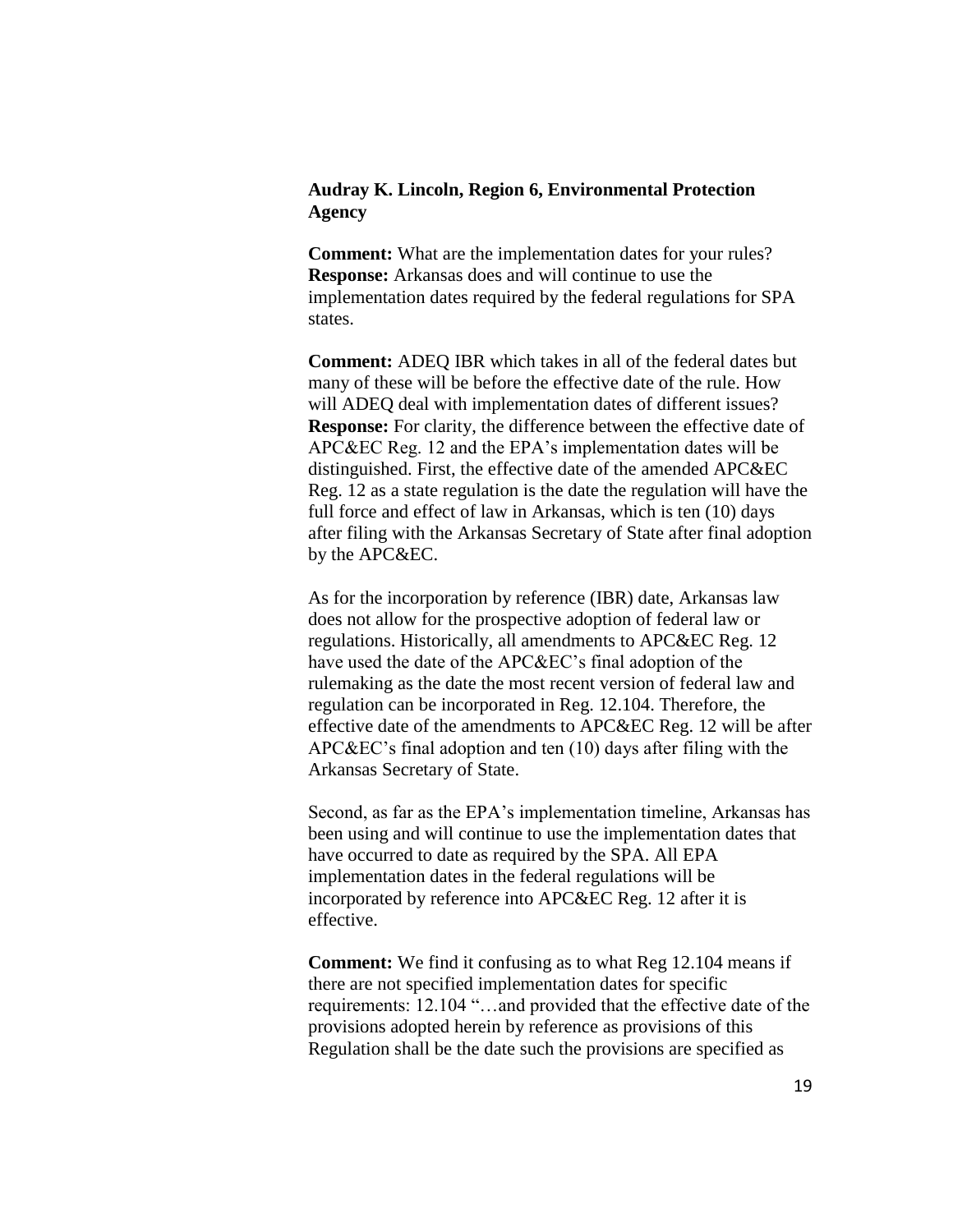being effective by the Commission in its rulemaking and the effective date of the federal regulations adopted herein shall have no bearing on the effective date of any provisions of this Regulation:…"

**Response:** The quoted language is distinguishing between the effective date of APC&EC Reg. 12 and the federal regulations cited in Reg. 12.104. Arkansas law does not allow for the prospective adoption of federal law or regulations. However, nothing in Reg. 12.104 restricts ADEQ from following the EPA's implementation timeline that exists in the cited federal regulations as they exist on the date the APC&EC adopts the amendments to Reg. 12.

Rebecca Miller-Rice, an attorney with the Bureau of Legislative Research, asked the following question:

Reg.12.109: In Sections  $(A)(1)$ ,  $(B)(1)$ , and  $(C)(1)$ , the proposed revisions, via footnotes, have maintained the limitation that the sections apply only to those respective tanks or fuel dispenser systems installed or replaced after July 1, 2007; however, that date limitation appears to have been specifically stricken from the respective provisions in Act 534 of 2017, §§ 1, 2, and 4. Can you reconcile this for me? **RESPONSE:** The federal regulation removed the July 1, 2007 reference. Act 534 of 2017 removed this date as well to avoid any interpretation that the state law was more stringent than the federal regulation. However, during the stakeholder meetings on the regulation, an issue was raised that the removal of the date completely from the regulation may cause confusion to the regulated community as far as establishing that an underground storage tank or piping was not in compliance with the secondary containment requirements in the regulation because the tank or piping was installed before July 1, 2007. Inspectors are trained about this and this date is included in inspection forms. In response to all of this information, the decision was made to include the date in footnotes for clarity and as historical reference to the regulated community and the public.

The proposed effective date is pending legislative review and approval.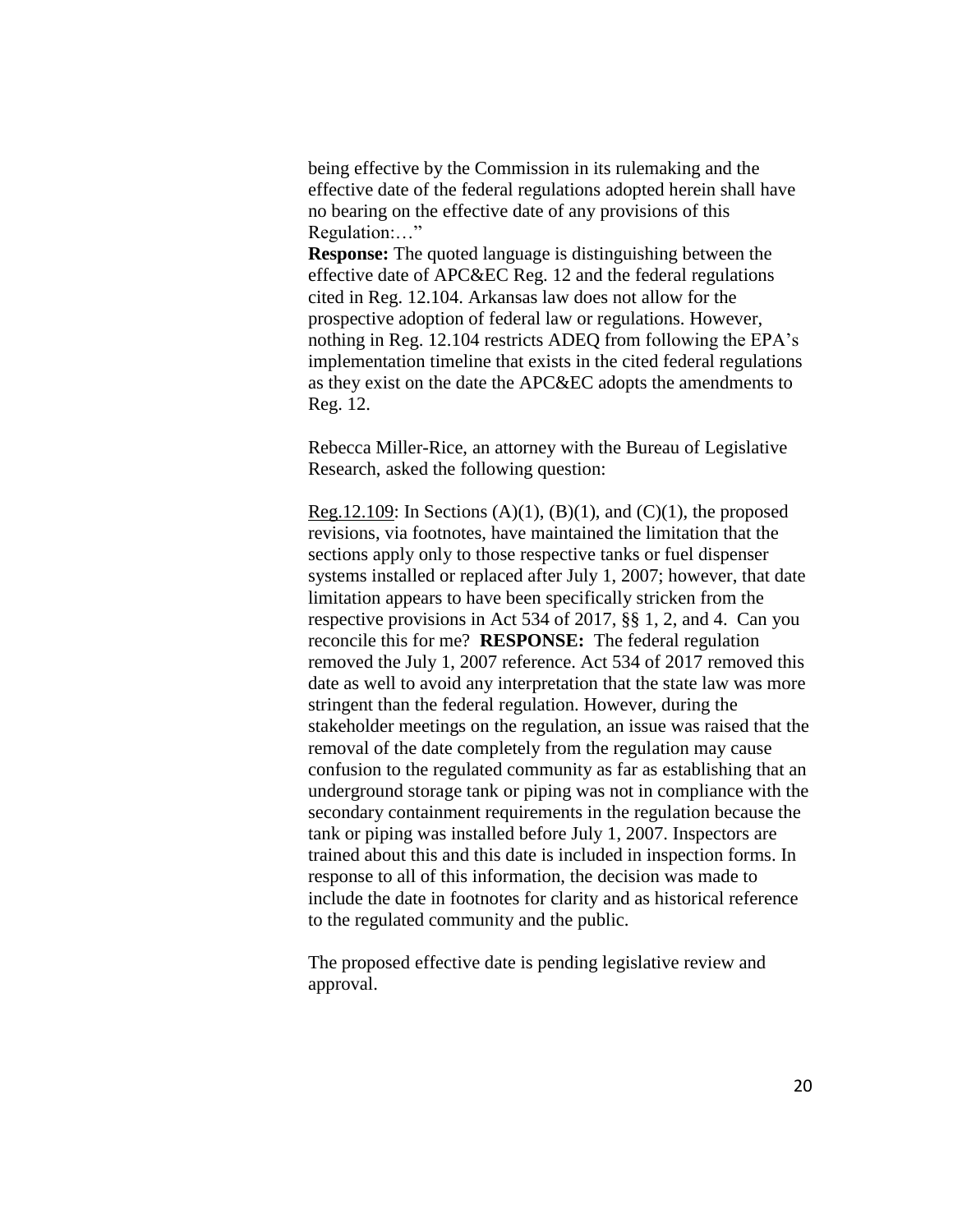**FINANCIAL IMPACT:** For owners and operators of regulated storage tanks, there is an estimated cost of \$2,400 for walk-through inspections, testing of sumps, and spill buckets.

There is no cost to state, county, and municipal governments to implement the rule.

**LEGAL AUTHORIZATION:** Pursuant to Arkansas Code Annotated § 8-7-802(a)(1), the Arkansas Pollution Control and Ecology Commission has the power and duty to promulgate, after notice and public hearing, and to modify, repeal, and enforce, as necessary or appropriate to implement or effectuate the purposes and intent of Title 8, Chapter 7, Subchapter 8 of the Arkansas Code concerning regulated substance storage tanks, rules and regulations relating to an underground storage tank release detection, prevention, corrective action, and financial responsibility program as required by the federal Resource Conservation and Recovery Act of 1976 and the Energy Policy Act of 2005, Pub. L. No. 109- 58. The Commission is further authorized to adopt appropriate rules and regulations not inconsistent with the Petroleum Storage Tank Trust Fund Act, codified at Ark. Code Ann. §§ 8-7-901 through 8-7-909, to carry out the intent and purposes of and to assure compliance with the Act. *See* Ark. Code Ann. § 8-7-903(b). The proposed revisions implement changes brought about by Act 257 of 2017, sponsored by Representative Matthew Shepherd, which made technical corrections to Title 8 of the Arkansas Code concerning environmental law; Act 534 of 2017, sponsored by Representative Les Eaves, which amended the law concerning underground storage tanks and secondary containment; and Act 584 of 2017, sponsored by Representative Andy Davis, which amended the law to make the registration of aboveground storage tanks optional and amended the eligibility for reimbursement from the Petroleum Storage Tank Trust Fund. Per the Department, the revisions also include changes required to comply with federal law, specifically, *Federal Register*, 80 FR 41566-41683, July 15, 2015, concerning 40 C.F.R. Parts 280-281.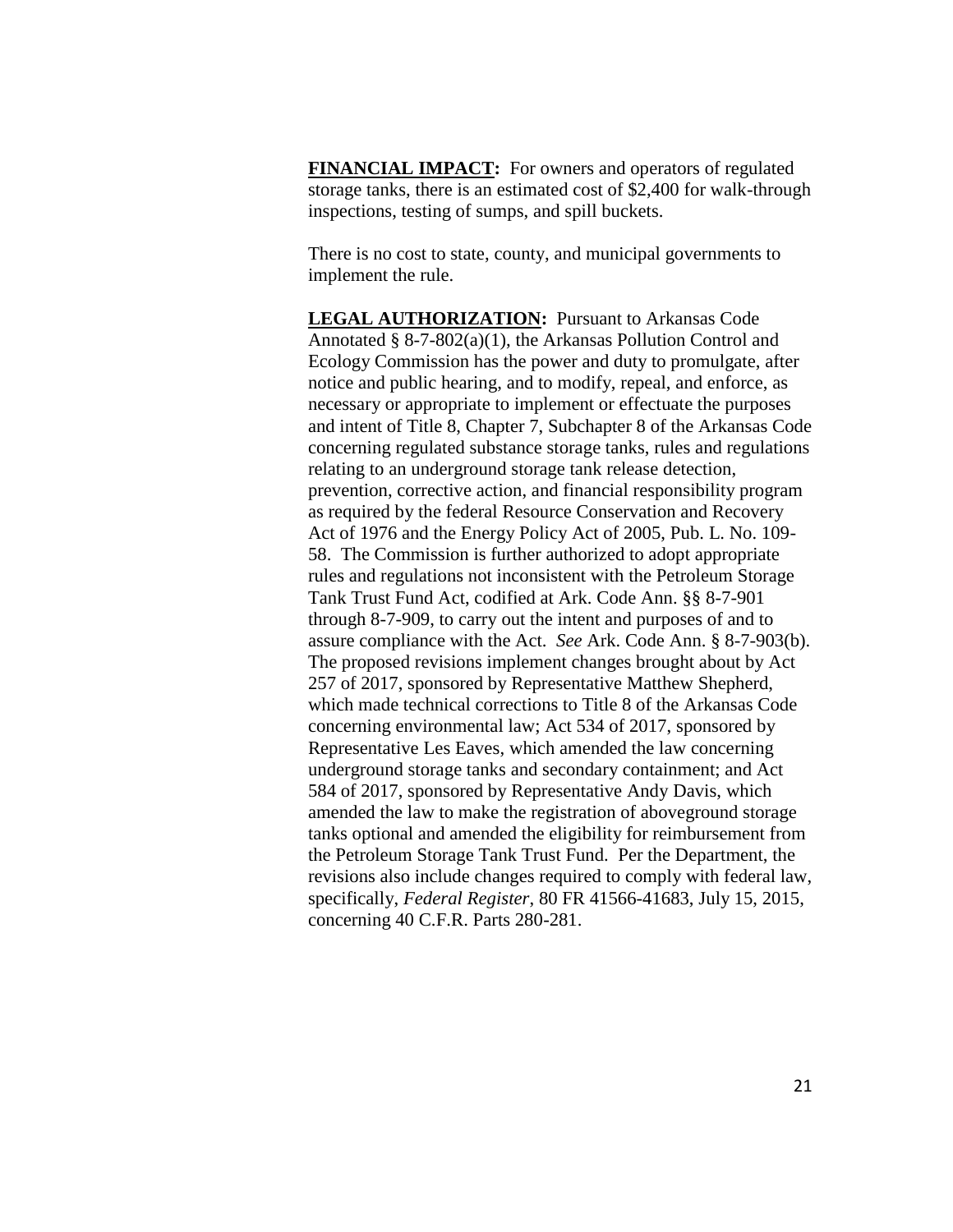#### **F. Rules Filed Pursuant to Ark. Code Ann. § 10-3-309.**

#### **1. DEPARTMENT OF FINANCE AND ADMINISTRATION, REVENUE SERVICES (Paul Gehring)**

#### **a. SUBJECT: Rule 2018-1: Standard Mileage Rates for Income Tax Purposes**

**DESCRIPTION:** This rule sets the optional standard mileage rates effective January 1, 2018 through December 31, 2018, as follows:

1. For employees or self-employed individuals, the rate will increase by 1 cent from 53.5 cents per mile to 54.5 cents per mile.

2. For transportation expenses deductible as medical or moving expense, the rate will increase by 1 cent per mile from 17 cents per mile to 18 cents per mile.

3. For charitable organizations, the rate will remain at 14 cents per mile.

**PUBLIC COMMENT:** A public hearing was held on March 30, 2018. The public comment period expired on April 6, 2018. The Department received no public comments.

The proposed effective date is pending legislative review and approval.

**FINANCIAL IMPACT:** This will result in less than a \$10,000 increase in cost to state general revenue for both the current fiscal year and the next fiscal year.

**LEGAL AUTHORIZATION:** Pursuant to Ark. Code Ann. § 26- 18-301(a)(1), the Director of the Department of Finance and Administration, or his or her authorized agent, has authority to administer and enforce the provisions of every state tax law and when necessary, shall promulgate and enforce the rules and regulations. The Director shall determine the deduction for vehicle miles in determining travel expenses deductible as a business expense in computing net income. *See* Ark. Code Ann. § 26-51- 423(a)(3).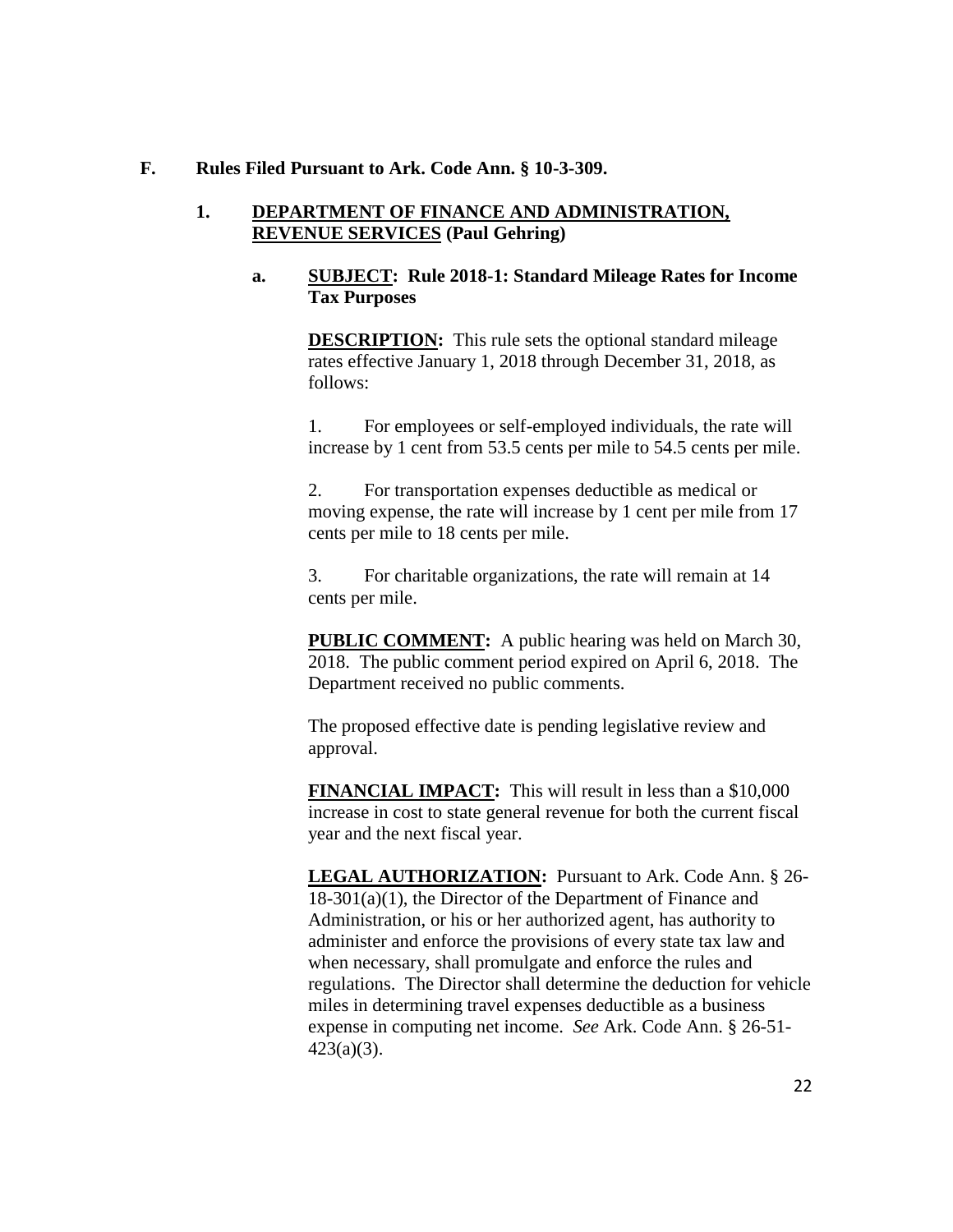On December 14, 2017, the Internal Revenue Service issued the 2018 optional standard mileage rates used to calculate the deductible costs of operating an automobile for business, charitable, medical or moving purposes. As of January 1, 2018, the standard mileage rates for the use of a car (also vans, pickups or panel trucks) is 54.5 cents for every mile of business travel driven; 18 cents per mile driven for medical or moving purposes; and 14 cents per mile driven in service of charitable organizations. The business mileage rate and the medical and moving expense rates each increased 1 cent per mile from the rates for 2017. The charitable rate is set by statute and remains unchanged.

## **2. DEPARTMENT OF HUMAN SERVICES, MEDICAL SERVICES (Tami Harlan)**

## **a. SUBJECT: Emergent Care Section I-6-17**

**DESCRIPTION:** Effective for dates of service on or after May 1, 2018, four primary care visits per state fiscal year to a hospital based walk-in clinic or hospital based emergent care center will no longer require a referral from a primary care physician if the beneficiary has not yet been assigned a primary care physician. These visits still count toward existing benefit limits.

**PUBLIC COMMENT:** No public hearing was held. The public comment period expired on February 8, 2018. The Department received no comments.

The proposed effective date is pending legislative review and approval.

**FINANCIAL IMPACT:** There is no financial impact.

**LEGAL AUTHORIZATION:** The Department of Human Services is authorized to "make rules and regulations and take actions as are necessary or desirable to carry out the provisions of this chapter [Public Assistance] and that are not inconsistent therewith." Arkansas Code Annotated § 20-76-201 (12). Arkansas Code § 20-77-107 specifically authorizes the department to "establish and maintain an indigent medical care program." The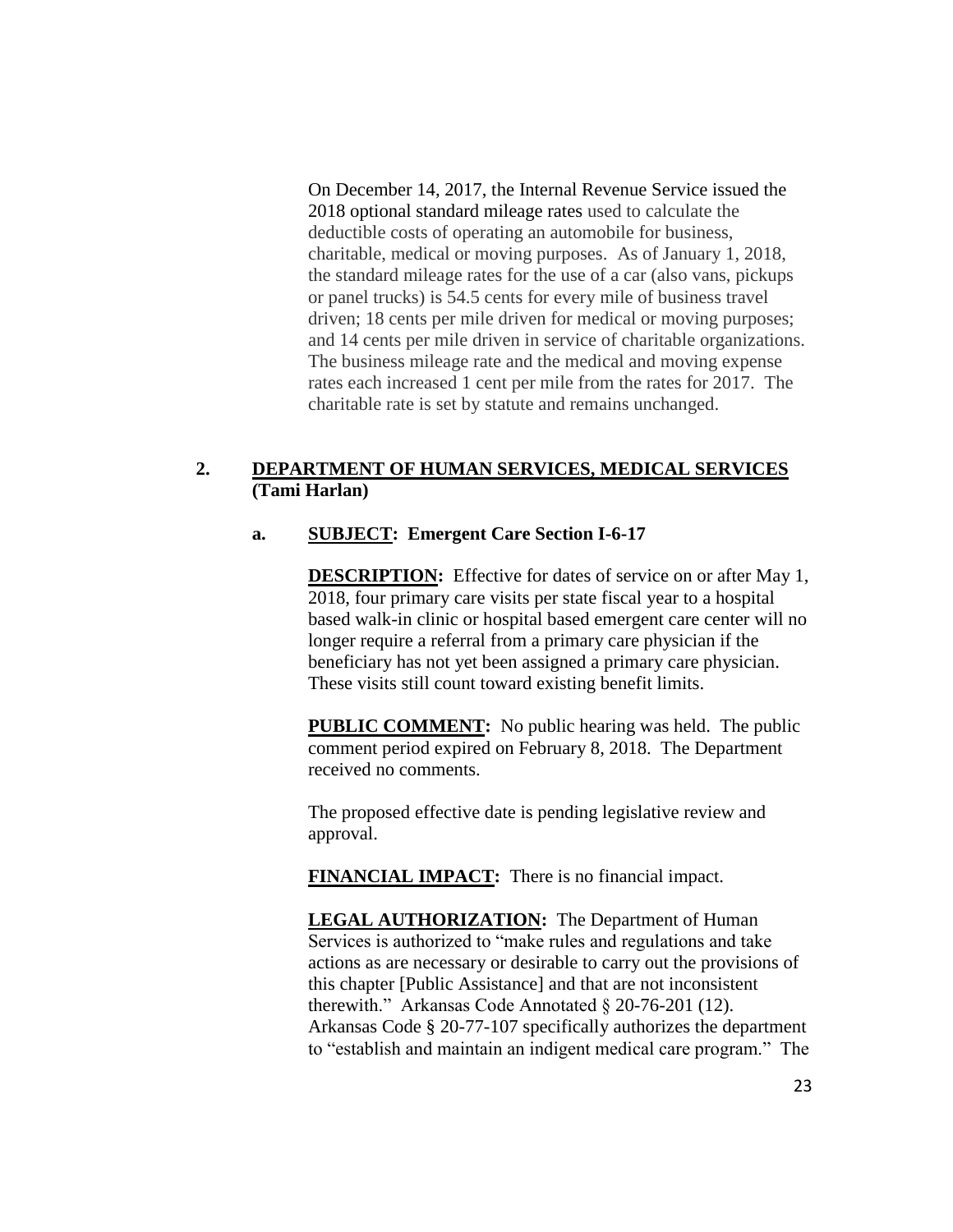Department is authorized to promulgate rules as necessary to conform to federal rules that affect its programs as necessary to receive any federal funds. *See* Ark. Code Ann. § 25-10-129(b) (Supp. 2017).

Act 546 of 2017, sponsored by Representative Aaron Pilkington, mandates that the Arkansas Medicaid Program provide for reimbursement for up to four (4) healthcare visits per year at an emergent care clinic or a walk-in clinic when the Medicaid beneficiary does not have a primary care provider assigned if the walk-in clinic or emergent care is associated with a hospital. *See* Ark. Code Ann. § 20-77-132 (Supp. 2017). Under Arkansas law, an "emergent care clinic" is a walk-in clinic focused on the delivery of ambulatory care in a facility outside of traditional emergency care, and a "walk-in clinic" is a medical clinic that accepts patients on a walk-in basis without an appointment. *See* Ark. Code Ann. § 20-77-132 (Supp. 2017).

## **3. STATE MEDICAL BOARD (Kevin O'Dwyer)**

#### **a. SUBJECT: Continuing Education**

**DESCRIPTION:** This amendment clarifies the amount of medical education hours that is required for anyone holding an active medical license in the state. The substantive addition follows:

"C. Each year, each physician and physician assistant shall obtain at least one (1) hour of CME credit specifically regarding the prescribing of opioids and benzodiazepines. The one hour may be included in the twenty (20) credit hours per year of continuing medical education required in Paragraph A of this regulation and shall not constitute an additional hour of CME per year."

**PUBLIC COMMENT:** A public hearing was held on April 5, 2018. The public comment period expired on April 4, 2018. One public comment was made by David Wroten, who recommended that the board consider an exemption from the one (1) hour requirement for physicians who, because of specialty or type of practice, do not prescribe these drugs. **RESPONSE:** No change was made. The board adopted the regulation as proposed.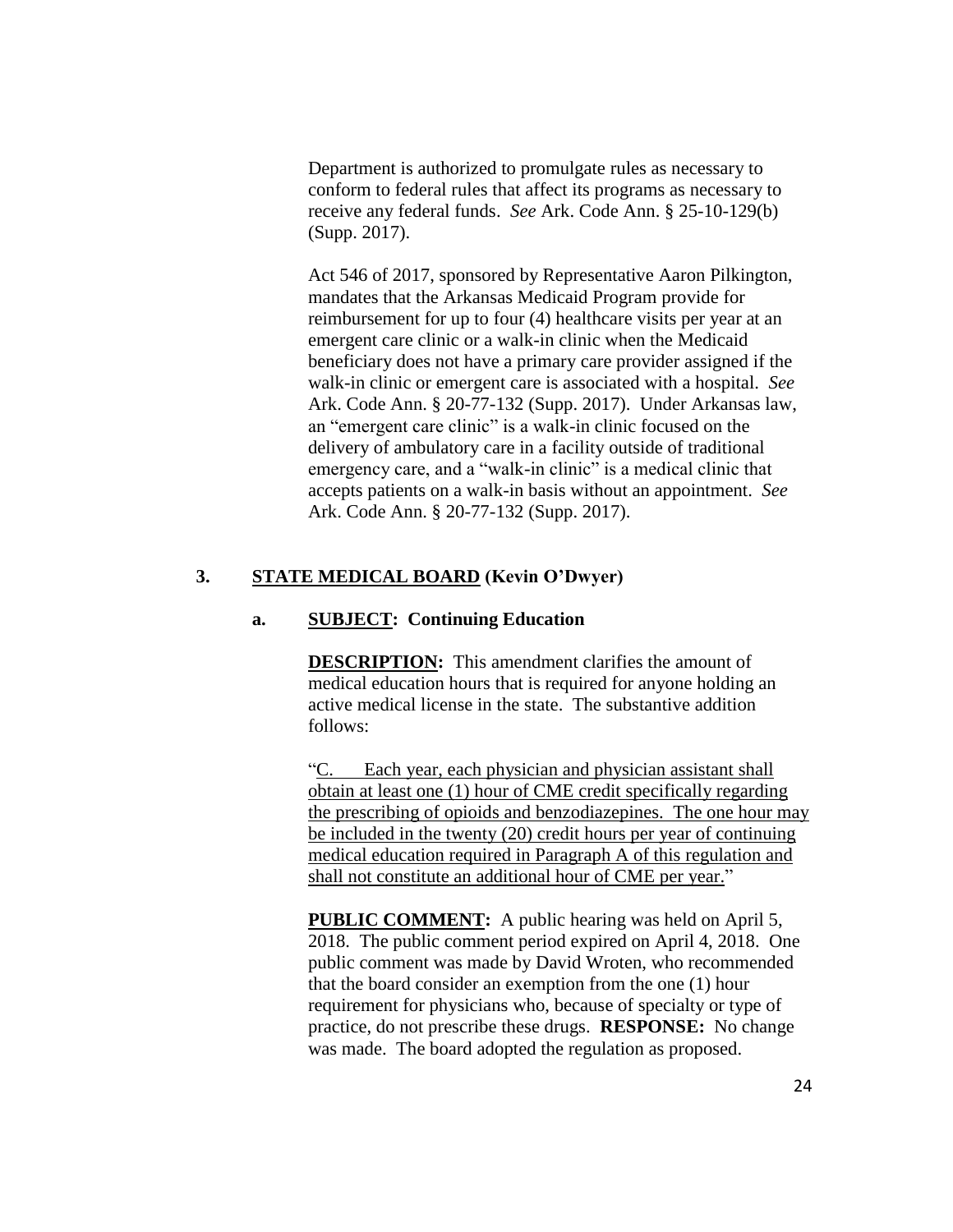The proposed effective date is pending legislative review and approval.

**FINANCIAL IMPACT:** There is no financial impact.

**LEGAL AUTHORIZATION:** The State Medical Board is authorized to adopt regulations requiring the continuing education of the persons licensed by the board. *See* Ark. Code Ann. § 17-80- 104(a). The board shall establish by regulation the number of hours of credit and the manner and methods of obtaining the hours of credit by its licensees. Ark. Code Ann. § 17-80-104(c).

# **4. NATURAL RESOURCES COMMISSION, WATER RESOURCES MANAGEMENT (Bruce Holland, Ryan Benefield, and Crystal Phelps)**

#### **a. SUBJECT: Title 18: Floodplain Administrator Accreditation Rules**

**DESCRIPTION:** This update is proposed to comply with recent updates to Ark. Code Ann. § 17-1-106. These updates are intended to address hardship experienced by active duty service members, returning military veterans, and their spouses related to compliance with administrative rules regarding the issuance of floodplain administrator accreditation. ANRC proposes adding Sections 1802.4 – 1802.6, as well as modification to Section 1803.2 and Section 1803.4, to address accreditation, expedited accreditation, consideration of military training and experience, and continuing education exemptions for active duty service members, returning military veterans, and their spouses. Arkansas Code Annotated § 17-1-106 has been added to Section 1801.2, "Enabling and pertinent legislation." The statutory definition of "returning military veteran" has also been added to the definitions found at Section 1801.3. Additionally, Section 1801.5 requiring all floodplain administrators be accredited by July 1, 2004 was deleted. No other changes are proposed.

**PUBLIC COMMENT:** A public hearing was held on December 11, 2017. The public comment period expired on December 27, 2017. The Commission received no public comments.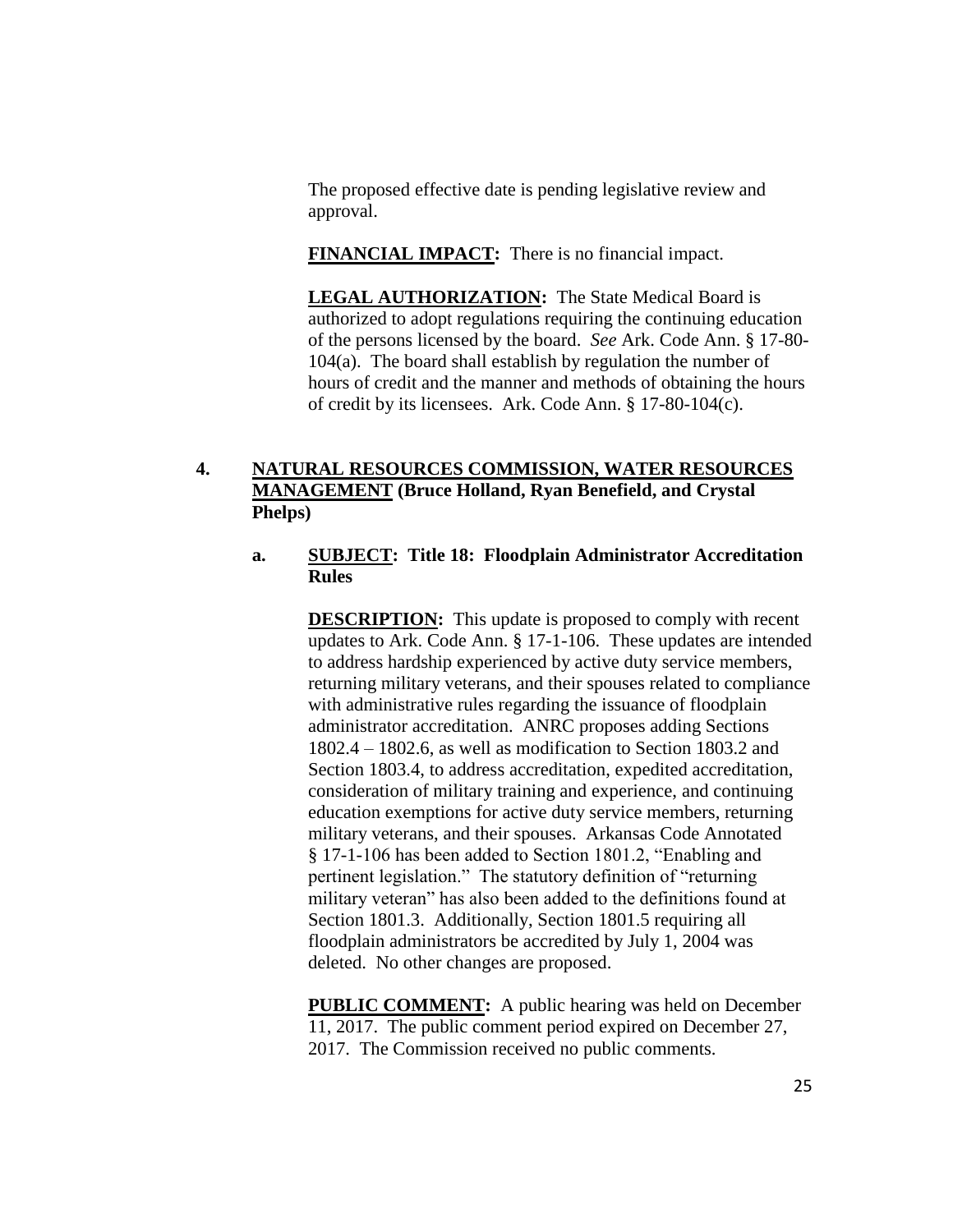Rebecca Miller-Rice, an attorney with the Bureau of Legislative Research, asked the following questions:

(1) Section  $1802.4$  – It appears that this section is premised on Ark. Code Ann. § 17-1-106(d), which appears to apply to both an active duty military member "stationed in the State of Arkansas" and a returning military veteran "applying within one (1) year of his or her discharge from active duty." Was there a reason the Commission did not include these qualifiers in the rule?

(2) Section 1802.6 – It appears that this section is premised on Ark. Code Ann. § 17-1-106(c), which requires a commission to expedite the process for full licensure for certain enumerated individuals. The rule, however, seems to only allow expediency of the process for those who have qualified for temporary accreditation, i.e., an enumerated individual who is the holder in good standing of another state's license. Say the person seeking full accreditation is one of the enumerated individuals, but does not hold another state's license; he or she is seeking accreditation for the first time. Would the process and procedures for full accreditation also be expedited for him or her?

**AGENCY RESPONSE:** ANRC resolved concerns (1) and (2) by striking all references to temporary or full accreditation. Once these references were removed, the rule reads more clearly. Ark. Code. Ann. § 17-1-106(d) requires boards and commissions to allow qualifying individuals to obtain temporary accreditation. Although ANRC's current process does not offer temporary accreditation, ANRC's initial draft attempted to satisfy the statutory temporary accreditation requirement by expressly adding a temporary accreditation component to ANRC's rules. However, after further consideration, ANRC realized that its process already provides immediate accreditation at the moment an individual provides materials indicating that he or she meets accreditation criteria. Anyone qualifying for accreditation through § 17-1-106 would be able to demonstrate basic knowledge of floodplain management and would immediately be accredited.

(3) Section  $1803.2(F)(1) - It$  appears that this section is premised on Ark. Code Ann. § 17-1-106(f)(1), which requires a commission to allow full or partial exemption from continuing education for an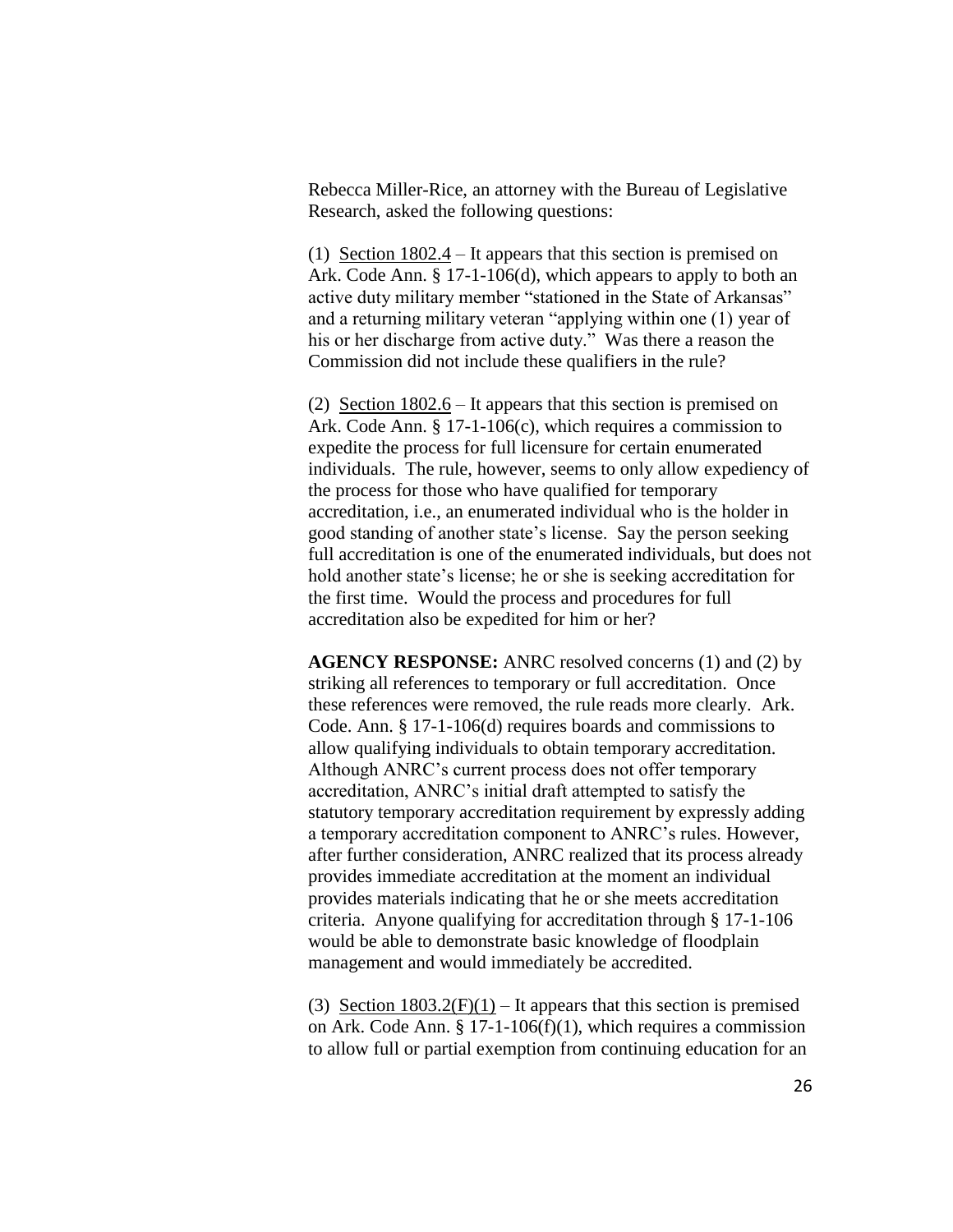active duty military service member "deployed outside of the State." The rule, however, appears to permit the exemption to an active duty military service member stationed in the State of Arkansas; it does not appear to require that the member be deployed outside of the state. Was there a reason for the Commission's distinction? **AGENCY RESPONSE:** ANRC adopted this suggestion.

The proposed effective date is June 1, 2018.

**FINANCIAL IMPACT:** There is no financial impact.

**LEGAL AUTHORIZATION:** Pursuant to Arkansas Code Annotated § 14-268-106(b), each floodplain administrator shall become accredited by the Arkansas Natural Resources Commission ("Commission") under the Commission's authority regarding flood control. It is the duty of the Commission to accredit persons having requisite knowledge in floodplain management and in minimization and prevention of flood hazards and losses. *See* Ark. Code Ann. § 15-24-102(a)(3). For the purpose of carrying out its functions, the Commission shall have the authority to make and amend and enforce all necessary or desirable rules, regulations, and orders not inconsistent with the law. *See* Ark. Code Ann. § 15-20-206(a). The proposed rule changes include revisions made in light of Act 248 of 2017, sponsored by Representative David Meeks, which served to require state boards and commissions to promulgate rules for temporary licensure, certification, or permitting of spouses of active duty service members by amending Ark. Code Ann. § 17-1-  $106(g)$ .

#### **b. SUBJECT: Title 20: Nutrient Management Planner Certification Rules**

**DESCRIPTION:** This update is proposed to comply with recent updates to Ark. Code Ann. § 17-1-106. These updates are intended to address hardships related to compliance with nutrient management planner certification rules that may be experienced by active duty service members, returning military veterans, and their spouses. ANRC proposes adding Subtitle V to address accreditation, expedited certification, consideration of military training and experience, license or permit expiration, and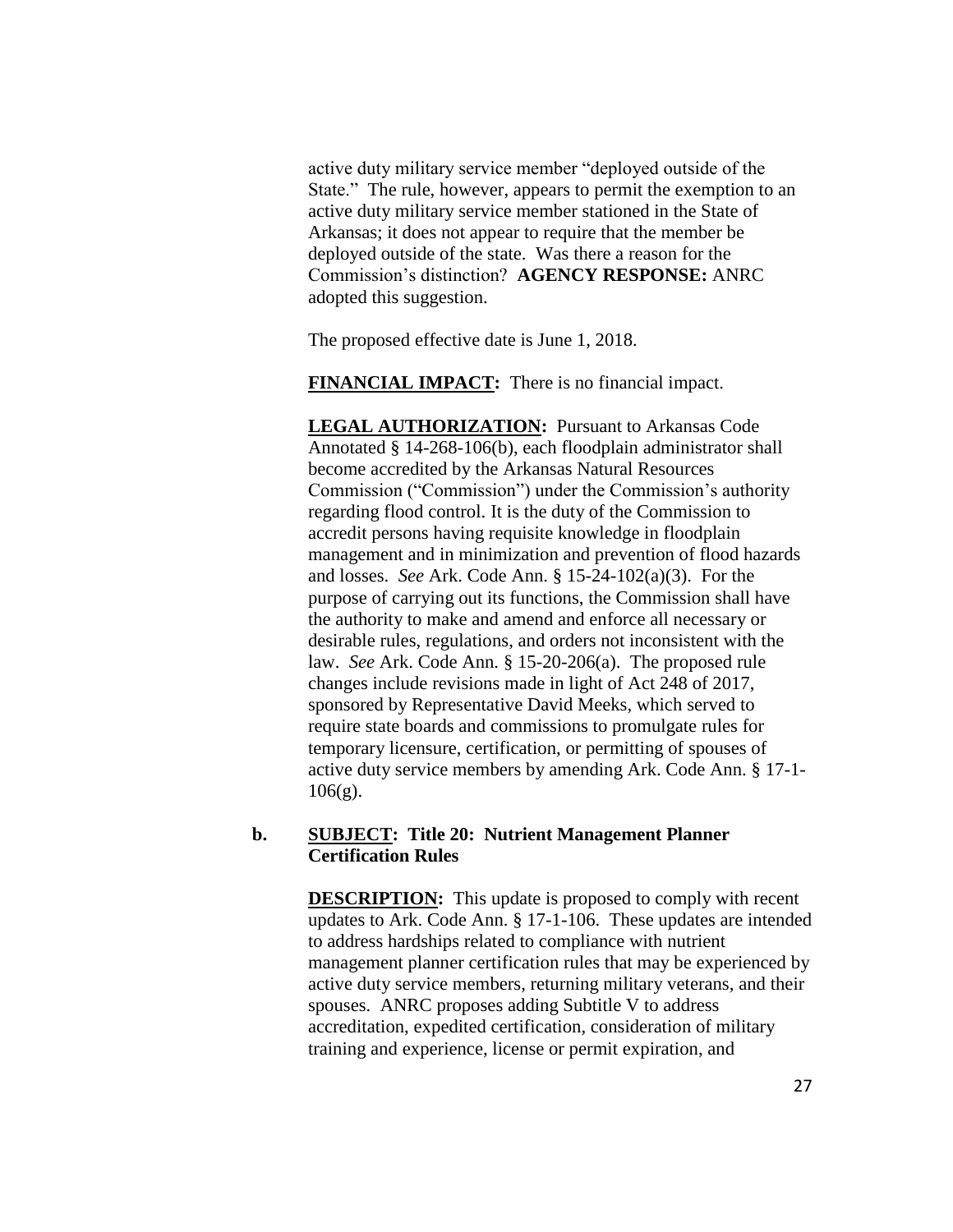continuing education exemptions for active duty service members, returning military veterans, and their spouses. Ark. Code Ann. § 17-1-106 has been added to Section 2001.2, "Enabling and pertinent legislation." The statutory definition of "returning military veteran" has also been added to the definitions found at Section 2001.3. No other changes have been made.

**PUBLIC COMMENT:** A public hearing was held on December 11, 2017. The public comment period expired on December 27, 2017. The Commission received no public comments.

Rebecca Miller-Rice, an attorney with the Bureau of Legislative Research, asked the following question:

It appears that Section 2005.5 is premised on Ark. Code Ann. § 17-  $1-106(f)(1)$ , which requires a commission to allow full or partial exemption from continuing education for an active duty military service member "deployed outside of the State." The rule, however, appears to permit the exemption to an active duty military service member stationed in the State of Arkansas; it does not appear to require that the member be deployed outside of the state. Was there a reason for the Commission's distinction? **AGENCY RESPONSE:** Language in the rule was changed to mirror that of the statute.

The proposed effective date is June 1, 2018.

**FINANCIAL IMPACT:** There is no financial impact.

**LEGAL AUTHORIZATION:** The proposed rule changes include revisions made in light of Act 248 of 2017, sponsored by Representative David Meeks, which served to require state boards and commissions to promulgate rules for temporary licensure, certification, or permitting of spouses of active duty service members by amending Arkansas Code Annotated § 17-1-106(g). Pursuant to Ark. Code Ann. § 15-20-1004(c), the Arkansas Natural Resources Commission ("Commission") shall promulgate regulations that: specify qualifications and standards for a person to be deemed competent in nutrient management plan preparation and provide for the issuance of documentation of certification to the person; specify the conditions under which a certification issued may be suspended or revoked; establish fees to be paid by a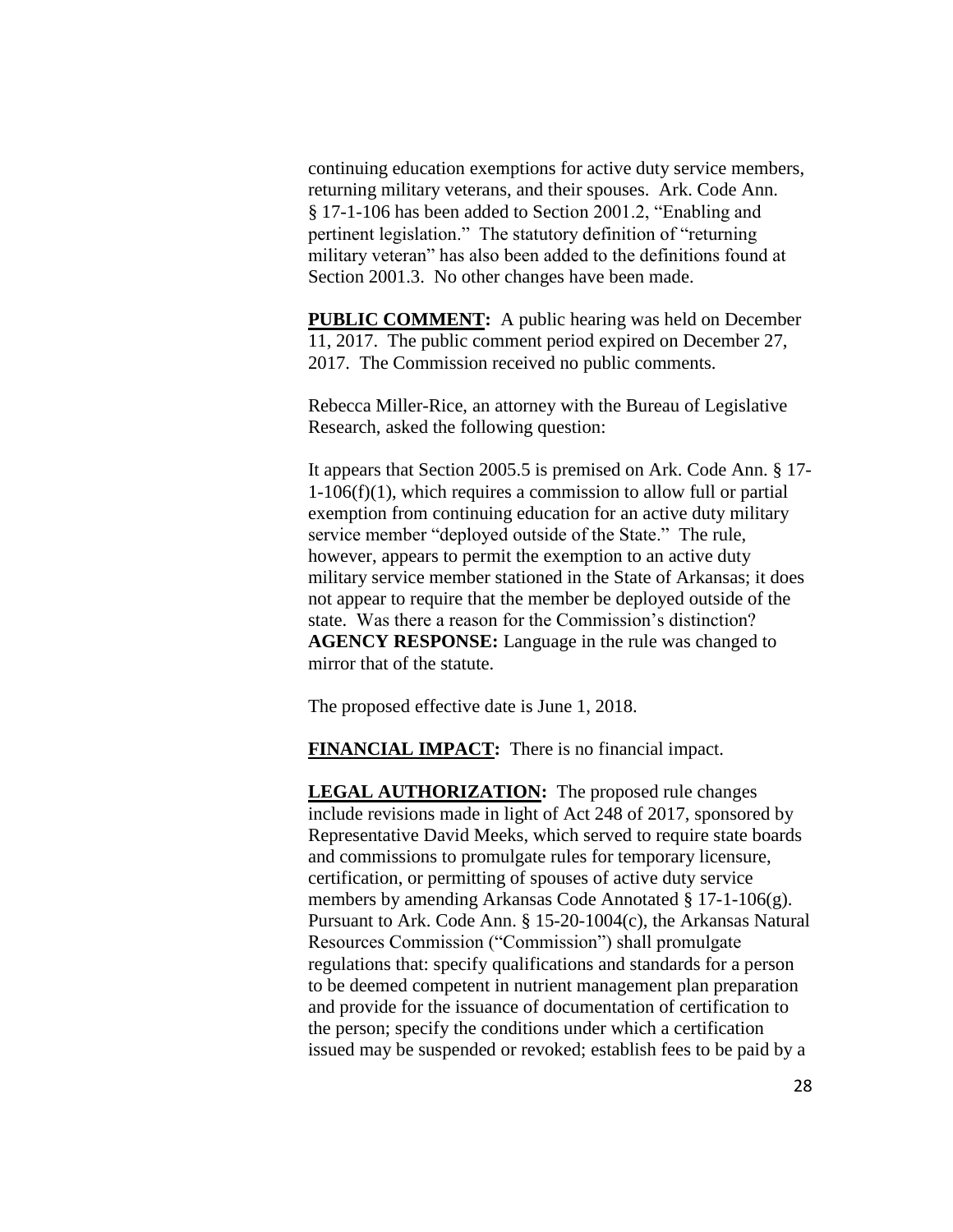person enrolling in the training and certification programs; provide for the performance of other duties and the exercise of other powers by the Executive Director of the Commission as may be necessary to provide for the training and certification of a person preparing nutrient management plans; and give due consideration to relevant existing agricultural or other certification programs.

#### **c. SUBJECT: Title 21: Nutrient Management Applicator Certification Rules**

**DESCRIPTION:** This update is proposed to comply with recent updates to Ark. Code Ann. § 17-1-106. These updates are intended to address hardships related to compliance with nutrient management applicator certification rules that may be experienced by active duty service members, returning military veterans, and their spouses. ANRC proposes adding Subtitle V to address accreditation, expedited certification, consideration of military training and experience, license or permit expiration, and continuing education exemptions for active duty service members, returning military veterans, and their spouses. Ark. Code Ann. § 17-1-106 has been added to Section 2101.2, "Enabling and pertinent legislation." The statutory definition of "returning military veteran" has also been added to the definitions found at Section 2101.3. No other changes have been made.

**PUBLIC COMMENT:** A public hearing was held on December 11, 2017. The public comment period expired on December 27, 2017. The Commission received no public comments.

Rebecca Miller-Rice, an attorney with the Bureau of Legislative Research, asked the following question:

It appears that Section 2105.5 is premised on Ark. Code Ann. § 17- 1-106(f)(1), which requires a commission to allow full or partial exemption from continuing education for an active duty military service member "deployed outside of the State." The rule, however, appears to permit the exemption to an active duty military service member stationed in the State of Arkansas; it does not appear to require that the member be deployed outside of the state. Was there a reason for the Commission's distinction? **AGENCY RESPONSE:** Language was changed to mirror that of the statute.